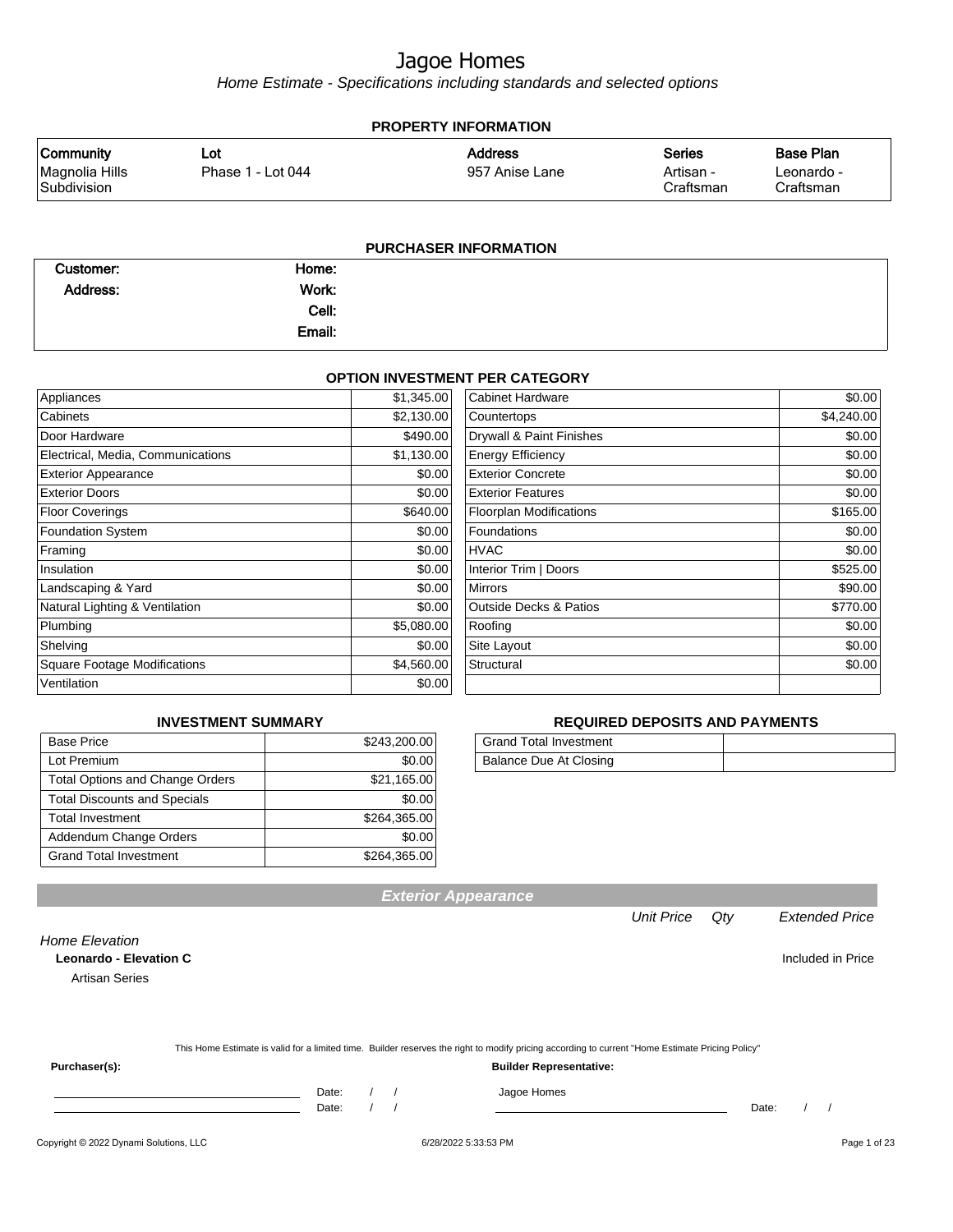Home Estimate - Specifications including standards and selected options

|                                                                |                                                                                                                                                                             | <b>PROPERTY INFORMATION</b>         |                                         |     |                                             |
|----------------------------------------------------------------|-----------------------------------------------------------------------------------------------------------------------------------------------------------------------------|-------------------------------------|-----------------------------------------|-----|---------------------------------------------|
| <b>Community</b><br>Magnolia Hills<br>Subdivision              | Lot<br>Phase 1 - Lot 044                                                                                                                                                    | <b>Address</b><br>957 Anise Lane    | <b>Series</b><br>Artisan -<br>Craftsman |     | <b>Base Plan</b><br>Leonardo -<br>Craftsman |
|                                                                |                                                                                                                                                                             | <b>Exterior Appearance</b>          |                                         |     |                                             |
|                                                                |                                                                                                                                                                             |                                     | <b>Unit Price</b>                       | Qty | <b>Extended Price</b>                       |
| <b>Cultured Stone</b><br><b>Cultured Stone</b><br>Color        |                                                                                                                                                                             |                                     |                                         |     | Included in Price                           |
|                                                                | Selected Color: Ledgestone Bucks County                                                                                                                                     |                                     |                                         |     | Included in Price                           |
| Drop Brick Ledge<br>Drop Brick Ledge, Included                 |                                                                                                                                                                             |                                     |                                         |     | \$0.00                                      |
| <b>Brick Skirt</b><br><b>Brick Skirt</b><br><b>Brick Color</b> |                                                                                                                                                                             |                                     |                                         |     | \$0.00                                      |
| Selected Brick Color: Brownstone                               |                                                                                                                                                                             |                                     |                                         |     | Included in Price                           |
|                                                                |                                                                                                                                                                             | <b>Foundation System</b>            |                                         |     |                                             |
|                                                                |                                                                                                                                                                             |                                     | <b>Unit Price</b>                       | Qty | <b>Extended Price</b>                       |
| <b>Foundation System</b><br><b>Insulated Concrete Slab</b>     |                                                                                                                                                                             |                                     |                                         |     | Included in Price                           |
|                                                                |                                                                                                                                                                             | <b>Energy Efficiency</b>            |                                         |     |                                             |
|                                                                |                                                                                                                                                                             |                                     | <b>Unit Price</b>                       | Qty | <b>Extended Price</b>                       |
| <b>HERS Rating</b><br>HERS Rated Home (Less than 85 Score)     |                                                                                                                                                                             |                                     |                                         |     | Included in Price                           |
|                                                                | Note - Jagoe Homes receives all applicable rebates for energy efficiency, utilities,<br>manufacturers, etc. Rebates have been reflected as a discount in Base Price of Home |                                     |                                         |     |                                             |
|                                                                |                                                                                                                                                                             | <b>Square Footage Modifications</b> |                                         |     |                                             |
|                                                                |                                                                                                                                                                             |                                     | <b>Unit Price</b>                       | Qty | <b>Extended Price</b>                       |
|                                                                | Owner's Suite & Owner's Closet - 2' Expansion in Depth<br>Owner's Suite & Owner's Closet - 2' Expansion in Depth                                                            |                                     |                                         |     | \$4,560.00                                  |
|                                                                |                                                                                                                                                                             | <b>Floorplan Modifications</b>      |                                         |     |                                             |
|                                                                |                                                                                                                                                                             |                                     | <b>Unit Price</b>                       | Qty | <b>Extended Price</b>                       |
| <b>Floorplan Modifications</b><br>12" Shelving will be removed | Convert Hallway Coat Closet into Pantry, Includes 5 Runs of 16" Wire Shelving                                                                                               |                                     |                                         |     | \$165.00                                    |
|                                                                |                                                                                                                                                                             |                                     |                                         |     |                                             |
|                                                                |                                                                                                                                                                             |                                     |                                         |     |                                             |

This Home Estimate is valid for a limited time. Builder reserves the right to modify pricing according to current "Home Estimate Pricing Policy"

**Purchaser(s): Builder Representative:** Date: / / Jagoe Homes<br>Date: / / Jagoe Homes Date: / / **Date: / / 2006** Date: / / / Date: / / / Date: / / / 2006 Date: / / / 2006 Date: / / / 2006 Date: / / / 2006 Date: / / / 2007 Date: / / / 2007 Date: / / / 2007 Date: / / / 2007 Date: / / / 2007 Date: / / / 2007 D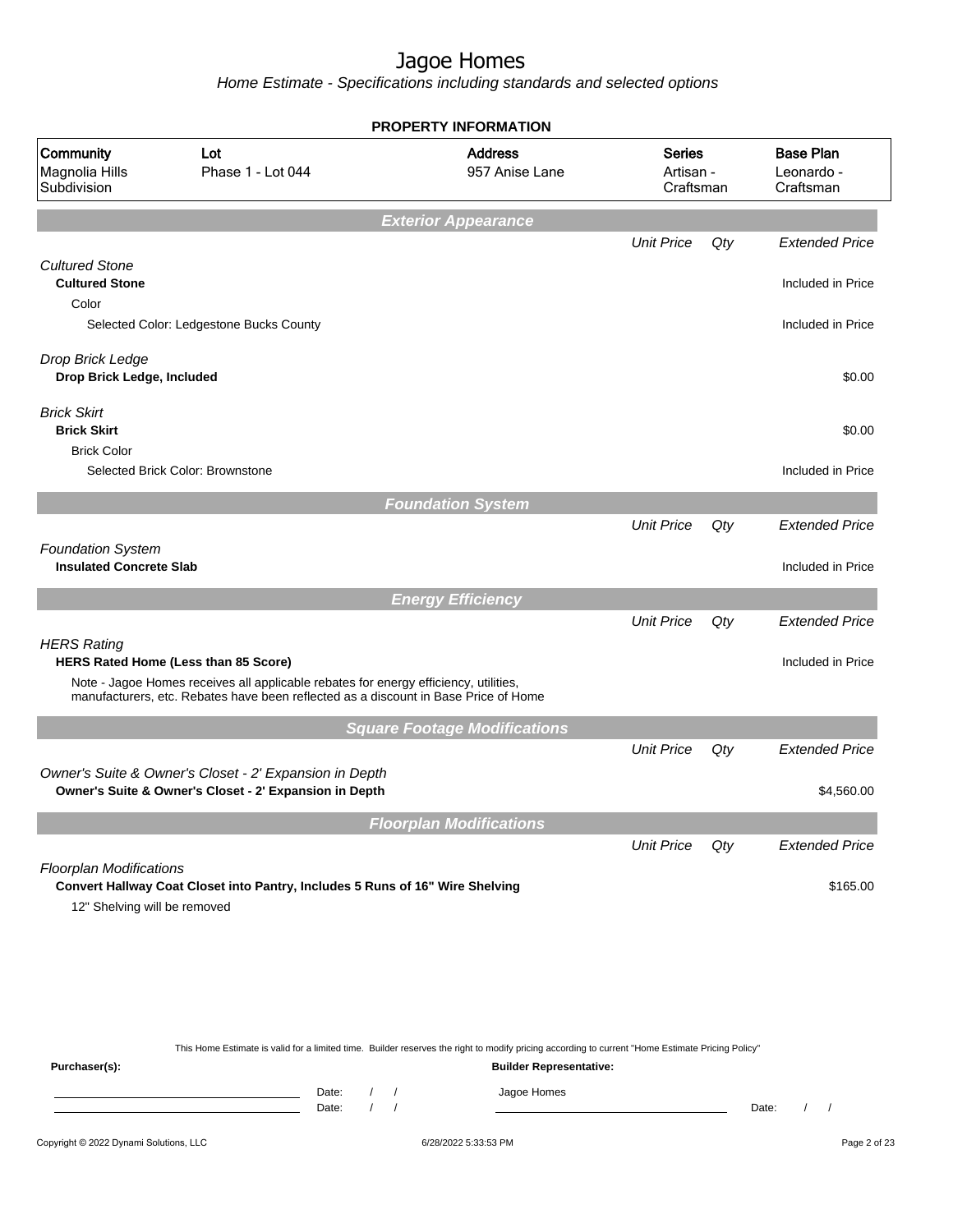Home Estimate - Specifications including standards and selected options

| <b>PROPERTY INFORMATION</b>                       |                                                                                                                                                                               |                                   |                                         |     |                                             |
|---------------------------------------------------|-------------------------------------------------------------------------------------------------------------------------------------------------------------------------------|-----------------------------------|-----------------------------------------|-----|---------------------------------------------|
| Community<br>Magnolia Hills<br>Subdivision        | Lot<br>Phase 1 - Lot 044                                                                                                                                                      | <b>Address</b><br>957 Anise Lane  | <b>Series</b><br>Artisan -<br>Craftsman |     | <b>Base Plan</b><br>Leonardo -<br>Craftsman |
|                                                   |                                                                                                                                                                               | <b>Structural</b>                 |                                         |     |                                             |
| Concrete Slab<br>Barrier, Termite Warranty 1 year | Concrete Slab 4" thick (avg), 3500 psi, Slab fill 6" minimum, 6 mil polyethylene Vapor                                                                                        |                                   | <b>Unit Price</b>                       | Qty | <b>Extended Price</b><br>Included in Price  |
| <b>Foundation Block</b>                           | Block Size - Dropped Brick Ledge 12"x8"x16" & 8"x8"x16"                                                                                                                       |                                   |                                         |     | \$0.00                                      |
| <b>Foundation Drain</b>                           | <b>Foundation Drain - Gravel French Drain</b>                                                                                                                                 |                                   |                                         |     | Included in Price                           |
|                                                   |                                                                                                                                                                               | <b>Outside Decks &amp; Patios</b> |                                         |     |                                             |
|                                                   |                                                                                                                                                                               |                                   | <b>Unit Price</b>                       | Qty | <b>Extended Price</b>                       |
| Finish                                            | Outside Retreat Concrete Patio or Covered Patio<br>16' Wide x 10' Deep Concrete Patio, 3500 psi                                                                               |                                   |                                         |     | \$770.00                                    |
|                                                   | Selected Finish: Broom Finish                                                                                                                                                 |                                   |                                         |     | Included in Price                           |
|                                                   |                                                                                                                                                                               | <b>Exterior Doors</b>             |                                         |     |                                             |
|                                                   |                                                                                                                                                                               |                                   | <b>Unit Price</b>                       | Qty | <b>Extended Price</b>                       |
| Front Entry Door                                  | HD Smooth Steel 3/0 Painted Craftsman MHD-217-010-2 w/ 22x17 Clear Glass Insert<br>Consult with Design Coordinator for Glass Pattern, Door Handle, and Paint Selections.      |                                   |                                         |     | Included in Price                           |
|                                                   | 16' Craftsman Garage Overhead Door<br>Carriage House Stamped 16x7 Garage Door<br>CHI 5250   Stamped Carriage House Steel   Includes Decorative Hardware                       |                                   |                                         |     | Included in Price                           |
| Color                                             | Selected Color: Desert Tan                                                                                                                                                    |                                   |                                         |     | Included in Price                           |
| Family Room Patio Door                            | HD Steel Smooth Full Glass 3/0 Door<br>HD Steel Smooth Full Glass 3/0 Door. Exterior door paint to be selected. Interior of door will<br>match interior door paint selection. |                                   |                                         |     | Included in Price                           |
| Garage-to-Home Door                               | Solid Core Smooth 5 Panel Equal 2/8 Door<br>Solid Core Smooth 5 Panel Equal 2/8 Door. Door will match interior door paint selection.                                          |                                   |                                         |     | \$0.00                                      |
| Garage Door Opener                                | Garage Door Opener(s) with 2 Transmitters                                                                                                                                     |                                   |                                         |     | Included in Price                           |
| Purchaser(s):                                     | This Home Estimate is valid for a limited time. Builder reserves the right to modify pricing according to current "Home Estimate Pricing Policy"                              | <b>Builder Representative:</b>    |                                         |     |                                             |

Date: / / Jagoe Homes<br>Date: / / Jagoe Homes Date: / / **Date: / / 2006** Date: / / / Date: / / / Date: / / / 2006 Date: / / / 2006 Date: / / / 2006 Date: / / / 2006 Date: / / / 2007 Date: / / / 2007 Date: / / / 2007 Date: / / / 2007 Date: / / / 2007 Date: / / / 2007 D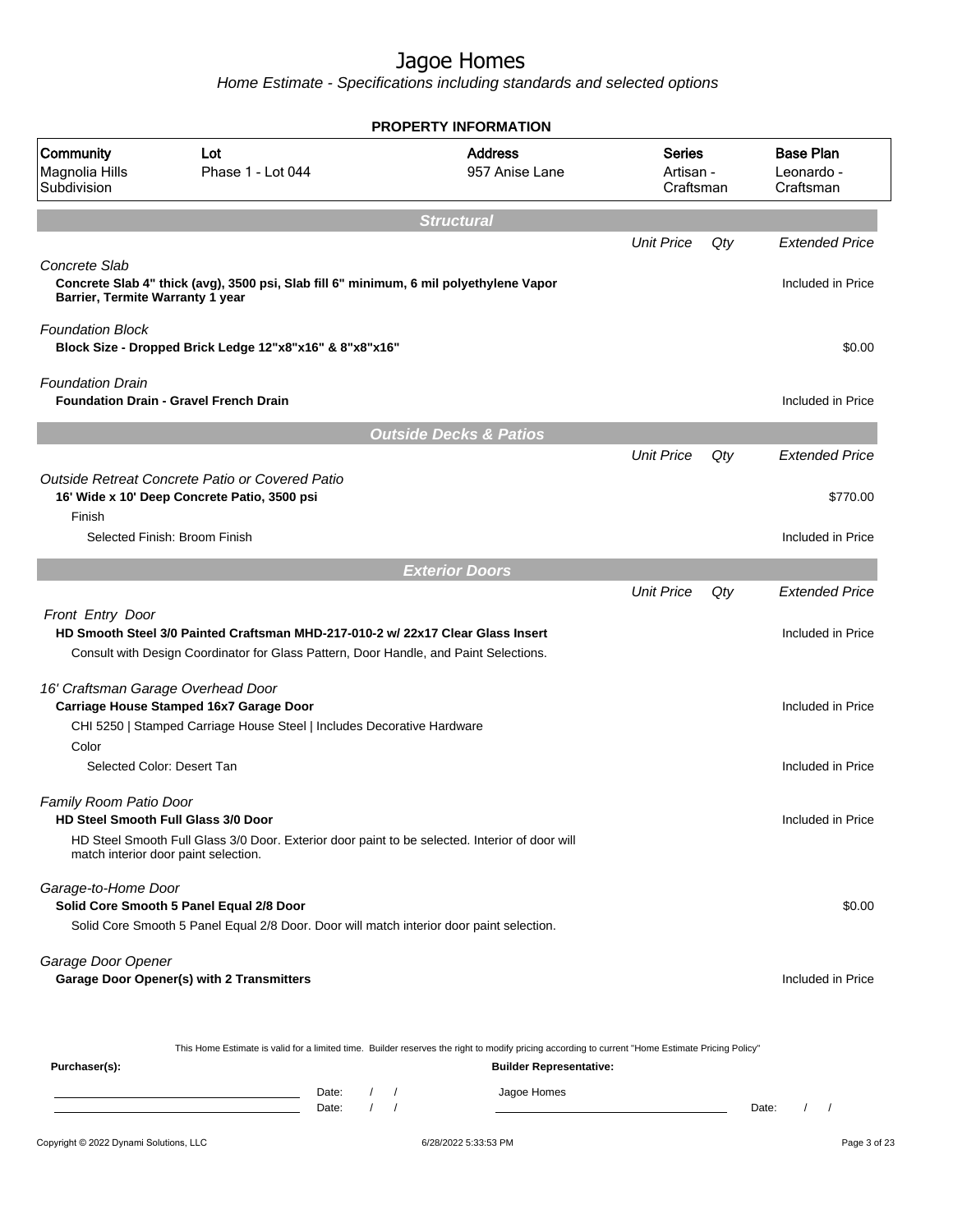Home Estimate - Specifications including standards and selected options

|                                             |                                                                                                                                                                                                                             | <b>PROPERTY INFORMATION</b>               |                                         |     |                                             |
|---------------------------------------------|-----------------------------------------------------------------------------------------------------------------------------------------------------------------------------------------------------------------------------|-------------------------------------------|-----------------------------------------|-----|---------------------------------------------|
| Community<br>Magnolia Hills<br>Subdivision  | Lot<br>Phase 1 - Lot 044                                                                                                                                                                                                    | <b>Address</b><br>957 Anise Lane          | <b>Series</b><br>Artisan -<br>Craftsman |     | <b>Base Plan</b><br>Leonardo -<br>Craftsman |
|                                             |                                                                                                                                                                                                                             | <b>Natural Lighting &amp; Ventilation</b> |                                         |     |                                             |
|                                             |                                                                                                                                                                                                                             |                                           | <b>Unit Price</b>                       | Qty | <b>Extended Price</b>                       |
| <b>Entire Home Windows</b>                  |                                                                                                                                                                                                                             |                                           |                                         |     |                                             |
|                                             | Vinyl Low E Single Hung Window w/ GBG & Half Screen                                                                                                                                                                         |                                           |                                         |     | Included in Price                           |
|                                             | Vinyl Low E Single Hung Window w/ GBG & Half Screen. Glass is Clear unless otherwise<br>noted. Grilles are between the glass. Grille patterns will differ based on Home Series. Please<br>confirm with New Home Consultant. |                                           |                                         |     |                                             |
| <b>Window Color</b>                         |                                                                                                                                                                                                                             |                                           |                                         |     |                                             |
|                                             | Selected Window Color: White Exterior/White Interior                                                                                                                                                                        |                                           |                                         |     | Included in Price                           |
|                                             | Entire Home Extended Jambs and Casing<br>Extended Jambs and Casing (No Window Stool) Package for Windows                                                                                                                    |                                           |                                         |     | Included in Price                           |
|                                             | Includes extended jambs and casing on all additional windows                                                                                                                                                                |                                           |                                         |     |                                             |
|                                             | <b>Extended Jambs and Casing for Additional Windows</b><br><b>Extended Jambs and Casing (No Window Stool) Package for Windows</b>                                                                                           |                                           |                                         |     | Included in Price                           |
|                                             | Includes extended jambs and casing on all additional windows                                                                                                                                                                |                                           |                                         |     |                                             |
|                                             |                                                                                                                                                                                                                             |                                           |                                         |     |                                             |
|                                             |                                                                                                                                                                                                                             | <b>Exterior Concrete</b>                  | <b>Unit Price</b>                       | Qty | <b>Extended Price</b>                       |
|                                             |                                                                                                                                                                                                                             |                                           |                                         |     |                                             |
| <b>Exterior Concrete Driveway</b><br>Finish | Driveway/Parking Double Garage: 16' 3" wide, 3500 psi                                                                                                                                                                       |                                           |                                         |     | Included in Price                           |
|                                             | Selected Finish: Broom Finish                                                                                                                                                                                               |                                           |                                         |     | Included in Price                           |
|                                             |                                                                                                                                                                                                                             |                                           |                                         |     |                                             |
|                                             | Exterior Concrete - Front Porch & Sidewalk                                                                                                                                                                                  |                                           |                                         |     |                                             |
| Finish                                      | Exterior Concrete - Front Porch & Sidewalk, 3500 psi                                                                                                                                                                        |                                           |                                         |     | Included in Price                           |
|                                             | Selected Finish: Broom Finish                                                                                                                                                                                               |                                           |                                         |     | Included in Price                           |
|                                             |                                                                                                                                                                                                                             |                                           |                                         |     |                                             |
| <b>Exterior Concrete - City Sidewalk</b>    |                                                                                                                                                                                                                             |                                           |                                         |     |                                             |
|                                             | Exterior Concrete - City Sidewalk, 3500 psi, Broom Finish                                                                                                                                                                   |                                           |                                         |     | Included in Price                           |
|                                             |                                                                                                                                                                                                                             | <b>Exterior Features</b>                  |                                         |     |                                             |
|                                             |                                                                                                                                                                                                                             |                                           | <b>Unit Price</b>                       | Qty | <b>Extended Price</b>                       |
| <b>Exterior Siding</b>                      |                                                                                                                                                                                                                             |                                           |                                         |     |                                             |
|                                             | Exterior Portfolio - Double 4" Vinyl Siding                                                                                                                                                                                 |                                           |                                         |     | Included in Price                           |
| Color                                       |                                                                                                                                                                                                                             |                                           |                                         |     |                                             |
| Selected Color: Clay                        |                                                                                                                                                                                                                             |                                           |                                         |     | Included in Price                           |
|                                             |                                                                                                                                                                                                                             |                                           |                                         |     |                                             |
|                                             |                                                                                                                                                                                                                             |                                           |                                         |     |                                             |

This Home Estimate is valid for a limited time. Builder reserves the right to modify pricing according to current "Home Estimate Pricing Policy" **Purchaser(s): Builder Representative:** Date: / / Jagoe Homes<br>Date: / / Jagoe Homes Date: / / **Date: / / 2006** Date: / / / Date: / / / Date: / / / 2006 Date: / / / 2006 Date: / / / 2006 Date: / / / 2006 Date: / / / 2007 Date: / / / 2007 Date: / / / 2007 Date: / / / 2007 Date: / / / 2007 Date: / / / 2007 D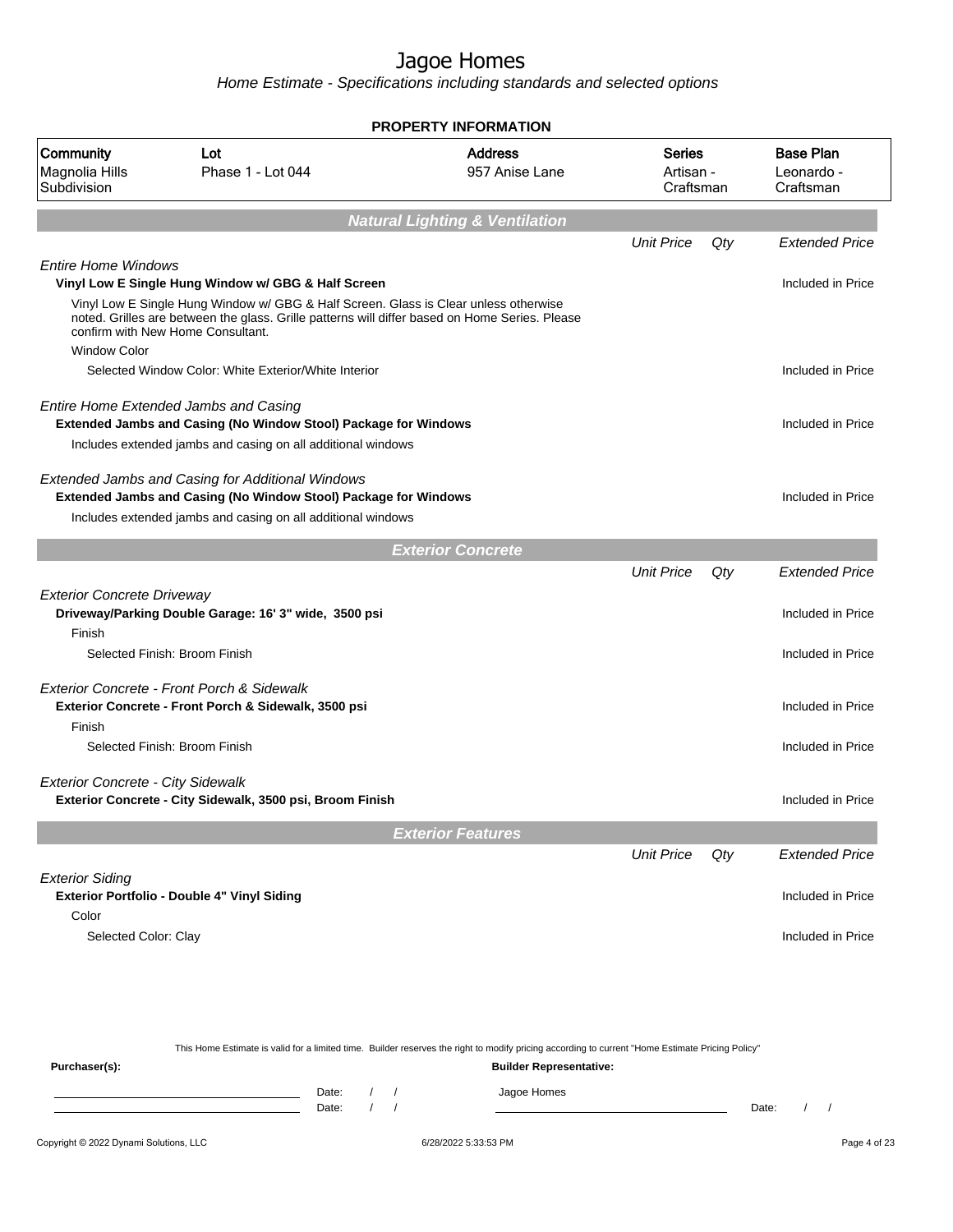Home Estimate - Specifications including standards and selected options

|                                                                                 |                                                                                                                                                                       | <b>PROPERTY INFORMATION</b>      |                                         |     |                                             |
|---------------------------------------------------------------------------------|-----------------------------------------------------------------------------------------------------------------------------------------------------------------------|----------------------------------|-----------------------------------------|-----|---------------------------------------------|
| Community<br>Magnolia Hills<br>Subdivision                                      | Lot<br>Phase 1 - Lot 044                                                                                                                                              | <b>Address</b><br>957 Anise Lane | <b>Series</b><br>Artisan -<br>Craftsman |     | <b>Base Plan</b><br>Leonardo -<br>Craftsman |
|                                                                                 |                                                                                                                                                                       | <b>Exterior Features</b>         |                                         |     |                                             |
|                                                                                 |                                                                                                                                                                       |                                  | <b>Unit Price</b>                       | Qty | <b>Extended Price</b>                       |
| Exterior Bracket/Corbel<br>Color                                                | Exterior Bracket(s), Corbel(s) Painted                                                                                                                                |                                  |                                         |     | Included in Price                           |
|                                                                                 | Selected Color: SW7568 Neutral Ground (Pearl Coordinate)                                                                                                              |                                  |                                         |     | Included in Price                           |
| Garage Door Header, Stained<br>Garage Door Header, Stained                      |                                                                                                                                                                       |                                  |                                         |     | Included in Price                           |
| <b>Stain Color</b>                                                              | Selected Stain Color: SW Woodscapes Acrylic SW3021 Spicewood                                                                                                          |                                  |                                         |     | Included in Price                           |
| <b>Exterior Decorative Siding</b><br><b>Exterior Portfolio Perfection Shake</b> |                                                                                                                                                                       |                                  |                                         |     | Included in Price                           |
| Color                                                                           | Perfection shingles have a more finished appearance than a hand-split shake. They are<br>patterned from #1 Red Cedar and offer a cleaner and more uniform appearance. |                                  |                                         |     |                                             |
|                                                                                 | Selected Color: Country Beige                                                                                                                                         |                                  |                                         |     | Included in Price                           |
| <b>Exterior Special Trim Areas</b><br>color selected.                           | Aluminum Wrapped Trim: Window Trim, Beams, Rake/Fascia, etc. Color will match Soffit<br>See plan for details. Color will match Soffit Color Selected.                 |                                  |                                         |     | Included in Price                           |
| <b>Exterior Vinyl Corner Trim(s)</b>                                            |                                                                                                                                                                       |                                  |                                         |     |                                             |
| <b>Vinyl Corner Trim(s)</b><br>Color                                            |                                                                                                                                                                       |                                  |                                         |     | Included in Price                           |
| Selected Color: Pearl                                                           |                                                                                                                                                                       |                                  |                                         |     | Included in Price                           |
| Fascia<br><b>Fascia Aluminum</b>                                                | Color will match Soffit Color Selected                                                                                                                                |                                  |                                         |     | Included in Price                           |
| Soffit                                                                          |                                                                                                                                                                       |                                  |                                         |     |                                             |
| <b>Soffit - Continuous Perforated Vinyl</b><br>Color                            |                                                                                                                                                                       |                                  |                                         |     | Included in Price                           |
| Selected Color: Pearl                                                           |                                                                                                                                                                       |                                  |                                         |     | Included in Price                           |
| Gutter<br>Gutters Aluminum 5" (.027 gauge)                                      |                                                                                                                                                                       |                                  |                                         |     | Included in Price                           |
| Color                                                                           |                                                                                                                                                                       |                                  |                                         |     |                                             |
| Selected Color: Pearl                                                           |                                                                                                                                                                       |                                  |                                         |     | Included in Price                           |
|                                                                                 |                                                                                                                                                                       |                                  |                                         |     |                                             |

This Home Estimate is valid for a limited time. Builder reserves the right to modify pricing according to current "Home Estimate Pricing Policy" **Purchaser(s): Builder Representative:** Date: / / Jagoe Homes<br>Date: / / Jagoe Homes Date: / / **Date: / / 2006** Date: / / / Date: / / / Date: / / / 2006 Date: / / / 2006 Date: / / / 2006 Date: / / / 2006 Date: / / / 2007 Date: / / / 2007 Date: / / / 2007 Date: / / / 2007 Date: / / / 2007 Date: / / / 2007 D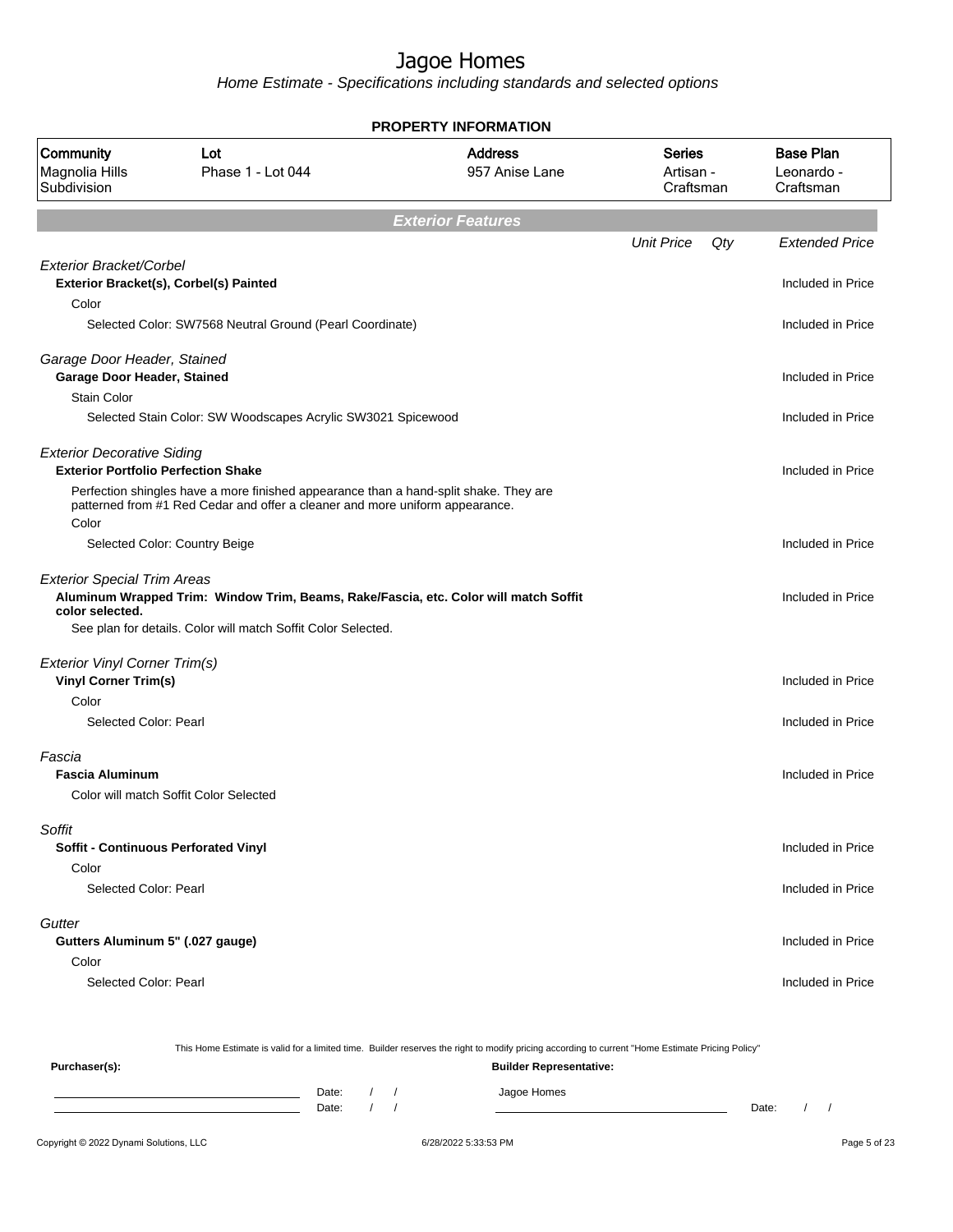|                                                            |                                                                                                                                                                                         | <b>PROPERTY INFORMATION</b> |                                  |                                         |     |                                             |
|------------------------------------------------------------|-----------------------------------------------------------------------------------------------------------------------------------------------------------------------------------------|-----------------------------|----------------------------------|-----------------------------------------|-----|---------------------------------------------|
| Community<br>Magnolia Hills<br>Subdivision                 | Lot<br>Phase 1 - Lot 044                                                                                                                                                                |                             | <b>Address</b><br>957 Anise Lane | <b>Series</b><br>Artisan -<br>Craftsman |     | <b>Base Plan</b><br>Leonardo -<br>Craftsman |
|                                                            |                                                                                                                                                                                         | <b>Exterior Features</b>    |                                  |                                         |     |                                             |
|                                                            |                                                                                                                                                                                         |                             |                                  | <b>Unit Price</b>                       | Qty | <b>Extended Price</b>                       |
| Downspout                                                  | Downspouts Aluminum 3" x 2" (.027 gauge)                                                                                                                                                |                             |                                  |                                         |     | Included in Price                           |
| Splash Block<br>Splash Blocks 24" precast concrete         |                                                                                                                                                                                         |                             |                                  |                                         |     | Included in Price                           |
| <b>Front Porch Post</b><br><b>Stain Color</b>              | Wood Porch Post & Bracket Size & Type per plan, Stained                                                                                                                                 |                             |                                  |                                         |     | Included in Price                           |
|                                                            | Selected Stain Color: SW Woodscapes Acrylic SW3021 Spicewood                                                                                                                            |                             |                                  |                                         |     | Included in Price                           |
| Flashing<br><b>Flashing see Plan Detail</b>                |                                                                                                                                                                                         |                             |                                  |                                         |     | Included in Price                           |
| <b>Exterior Mailbox</b>                                    | <b>Centralized Mailbox - Cluster Box Unit</b>                                                                                                                                           |                             |                                  |                                         |     | \$0.00                                      |
|                                                            |                                                                                                                                                                                         | <b>Roofing</b>              |                                  |                                         |     |                                             |
|                                                            |                                                                                                                                                                                         |                             |                                  | <b>Unit Price</b>                       | Qty | <b>Extended Price</b>                       |
| <b>Roof Felt</b>                                           | Synthetic Underlayment or Felt, Aluminum Drip Edge                                                                                                                                      |                             |                                  |                                         |     | Included in Price                           |
| <b>Roof Shingles</b><br>Roofing Color                      | 30 Year GAF Dimensional Roof Shingles                                                                                                                                                   |                             |                                  |                                         |     | Included in Price                           |
|                                                            | Selected Roofing Color: Barkwood                                                                                                                                                        |                             |                                  |                                         |     | Included in Price                           |
| Roof Valley Material<br>Ice and Water Shield or Equivalent |                                                                                                                                                                                         |                             |                                  |                                         |     | Included in Price                           |
|                                                            |                                                                                                                                                                                         | <b>Insulation</b>           |                                  |                                         |     |                                             |
|                                                            |                                                                                                                                                                                         |                             |                                  | <b>Unit Price</b>                       | Qty | <b>Extended Price</b>                       |
| Entire Home Foundation Insulation                          | Foundation Perimeter 1"x24" Styrofoam R5.0                                                                                                                                              |                             |                                  |                                         |     | Included in Price                           |
| Living Area Wall Insulation                                | Living Area Walls R15 Fiberglass Blown-In &/or Batt Wall System                                                                                                                         |                             |                                  |                                         |     | Included in Price                           |
| Living Area Ceiling Insulation                             | Living Area Flat Ceiling R38 (Average) Blown-In Fiberglass                                                                                                                              |                             |                                  |                                         |     | Included in Price                           |
| Purchaser(s):                                              | This Home Estimate is valid for a limited time. Builder reserves the right to modify pricing according to current "Home Estimate Pricing Policy"                                        |                             | <b>Builder Representative:</b>   |                                         |     |                                             |
|                                                            | Date:<br>$\sqrt{2}$<br>the control of the control of the control of the control of the control of<br>$\sqrt{ }$<br>Date:<br>the control of the control of the control of the control of | $\sqrt{2}$<br>$\sqrt{2}$    | Jagoe Homes                      |                                         |     | $1 \quad 1$<br>Date:                        |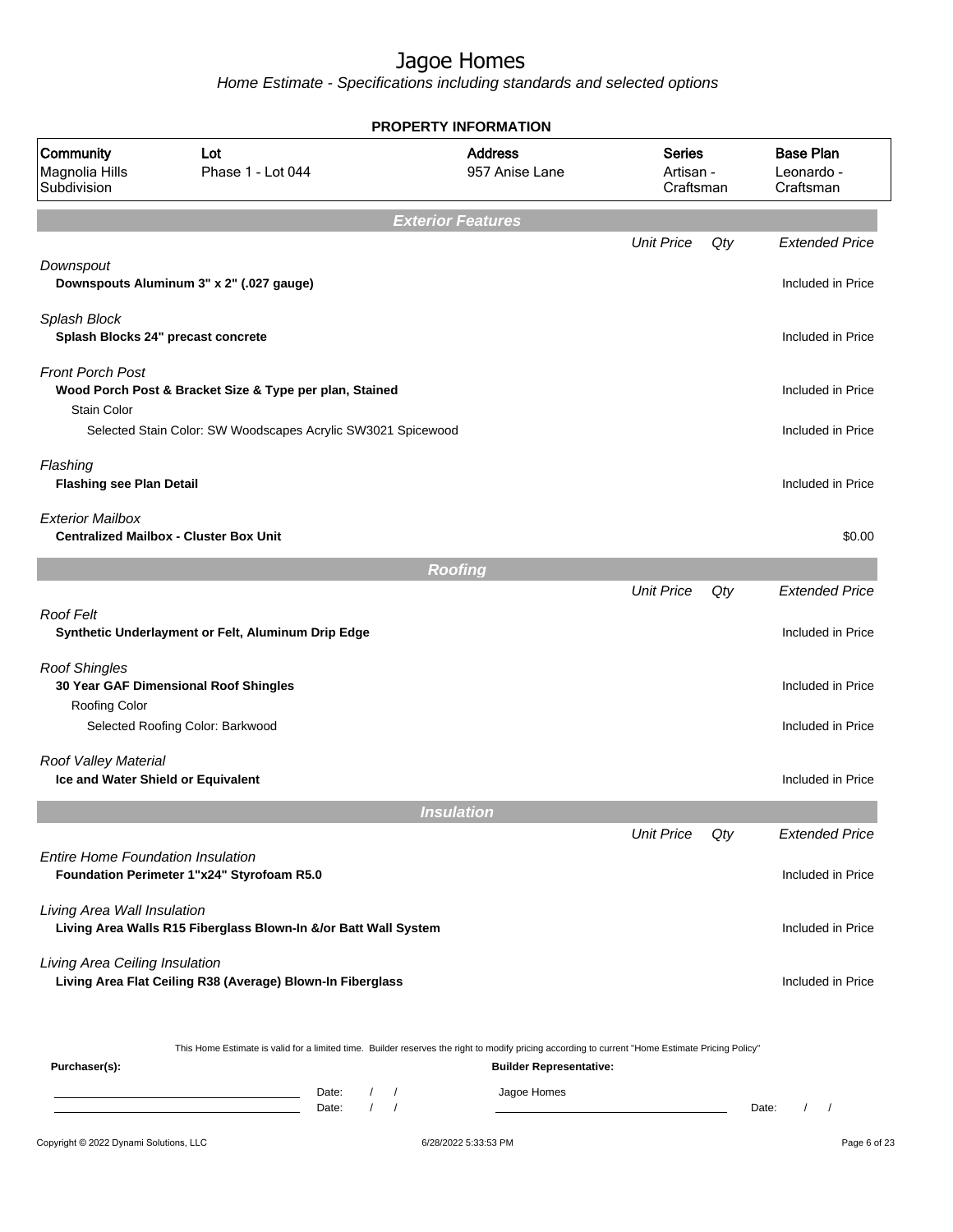|                                                                             |                                                                                           | <b>PROPERTY INFORMATION</b>                                                                                                                                                        |                                         |                                             |
|-----------------------------------------------------------------------------|-------------------------------------------------------------------------------------------|------------------------------------------------------------------------------------------------------------------------------------------------------------------------------------|-----------------------------------------|---------------------------------------------|
| Community<br>Magnolia Hills<br>Subdivision                                  | Lot<br>Phase 1 - Lot 044                                                                  | <b>Address</b><br>957 Anise Lane                                                                                                                                                   | <b>Series</b><br>Artisan -<br>Craftsman | <b>Base Plan</b><br>Leonardo -<br>Craftsman |
|                                                                             |                                                                                           | <b>Drywall &amp; Paint Finishes</b>                                                                                                                                                |                                         |                                             |
|                                                                             |                                                                                           |                                                                                                                                                                                    | <b>Unit Price</b><br>Qty                | <b>Extended Price</b>                       |
| Interior Home Wall Finish                                                   | 1/2" Drywall   Finished, Primed, & Painted Smooth                                         |                                                                                                                                                                                    |                                         | Included in Price                           |
| <b>Interior Home Ceiling Finish</b><br><b>Drywall   Textured Throughout</b> | 1/2in Structural or 5/8in Drywall   Stomped Texture   White                               |                                                                                                                                                                                    |                                         | Included in Price                           |
|                                                                             |                                                                                           |                                                                                                                                                                                    |                                         |                                             |
| Garage Drywall and Finish Application                                       | Two Car Garage   Drywall, Prime, & Paint                                                  |                                                                                                                                                                                    |                                         | Included in Price                           |
|                                                                             | Entire Home Paint Color used unless otherwise specified under Additional Paint Color      |                                                                                                                                                                                    |                                         |                                             |
| <b>Mechanical Storage</b><br><b>Unfinished Drywall</b>                      |                                                                                           |                                                                                                                                                                                    |                                         | Included in Price                           |
| <b>Interior Wall Surfaces Paint</b>                                         |                                                                                           |                                                                                                                                                                                    |                                         |                                             |
|                                                                             | <b>Sherwin Williams Duration Latex   Flat</b>                                             |                                                                                                                                                                                    |                                         | Included in Price                           |
| Color                                                                       |                                                                                           |                                                                                                                                                                                    |                                         |                                             |
| Sheen                                                                       | Selected Color: SW7015 Repose Gray                                                        |                                                                                                                                                                                    |                                         | Included in Price                           |
| Selected Sheen: Flat                                                        |                                                                                           |                                                                                                                                                                                    |                                         | Included in Price                           |
| <b>Interior Trim &amp; Door Paint</b>                                       | Trim & Door   Sherwin Williams ProClassic Waterborne Acrylic   Semi-Gloss                 |                                                                                                                                                                                    |                                         | Included in Price                           |
| Color                                                                       |                                                                                           |                                                                                                                                                                                    |                                         |                                             |
|                                                                             | Selected Color: SW7006 Extra White                                                        |                                                                                                                                                                                    |                                         | Included in Price                           |
| <b>Exterior Door Paint</b>                                                  |                                                                                           |                                                                                                                                                                                    |                                         |                                             |
| <b>Exterior Door Color   Latex</b><br>painted Interior Trim Color.          | Paint color for all HINGED Exterior Doors, Including Front Door. Interior of door will be |                                                                                                                                                                                    |                                         | Included in Price                           |
|                                                                             | Color Requests outside of Available Personal Options will be subject to approval.         |                                                                                                                                                                                    |                                         |                                             |
| Color                                                                       | Selected Color: SW7568 Neutral Ground                                                     |                                                                                                                                                                                    |                                         | Included in Price                           |
|                                                                             |                                                                                           |                                                                                                                                                                                    |                                         |                                             |
|                                                                             |                                                                                           | <b>Interior Trim / Doors</b>                                                                                                                                                       | <b>Unit Price</b><br>Qty                | <b>Extended Price</b>                       |
| <b>Entire Home Interior Doors</b>                                           | Interior Door Units, Hollow Core, 6/8 Tall, 5 Panel Equal, Smooth                         |                                                                                                                                                                                    |                                         | \$0.00                                      |
| Smooth Finish<br><b>Primed for Paint</b>                                    |                                                                                           |                                                                                                                                                                                    |                                         |                                             |
| Purchaser(s):                                                               |                                                                                           | This Home Estimate is valid for a limited time. Builder reserves the right to modify pricing according to current "Home Estimate Pricing Policy"<br><b>Builder Representative:</b> |                                         |                                             |
|                                                                             | Date:<br>$\sqrt{2}$<br>$\prime$<br>Date:                                                  | Jagoe Homes<br>$\prime$<br>$\prime$                                                                                                                                                |                                         | Date:                                       |
| Copyright © 2022 Dynami Solutions, LLC                                      |                                                                                           | 6/28/2022 5:33:53 PM                                                                                                                                                               |                                         | Page 7 of 23                                |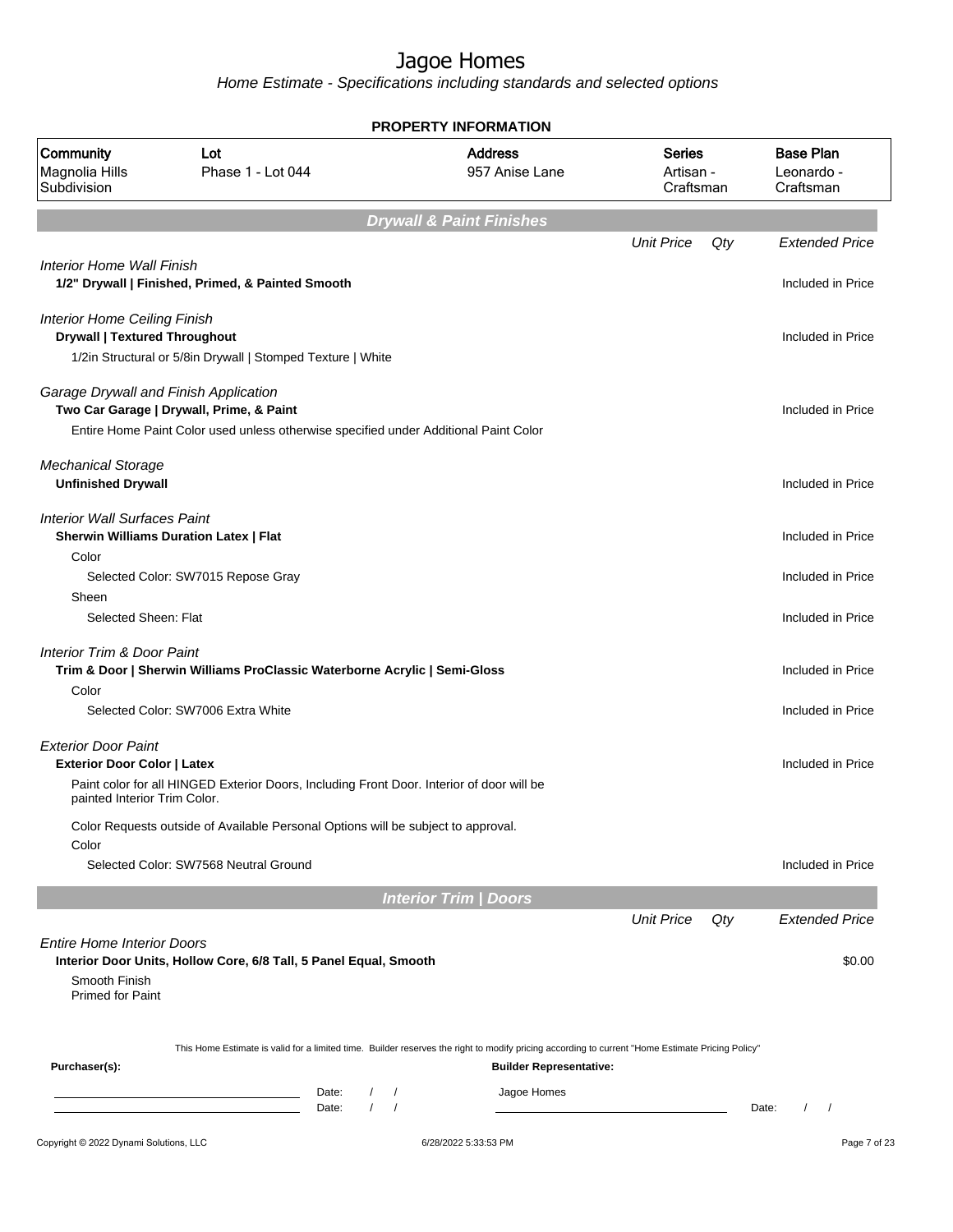|                                            |                                                                                                                                                                                         | <b>PROPERTY INFORMATION</b>      |                                  |     |                                             |
|--------------------------------------------|-----------------------------------------------------------------------------------------------------------------------------------------------------------------------------------------|----------------------------------|----------------------------------|-----|---------------------------------------------|
| Community<br>Magnolia Hills<br>Subdivision | Lot<br>Phase 1 - Lot 044                                                                                                                                                                | <b>Address</b><br>957 Anise Lane | Series<br>Artisan -<br>Craftsman |     | <b>Base Plan</b><br>Leonardo -<br>Craftsman |
|                                            |                                                                                                                                                                                         | <b>Interior Trim / Doors</b>     |                                  |     |                                             |
|                                            |                                                                                                                                                                                         |                                  | <b>Unit Price</b>                | Qty | <b>Extended Price</b>                       |
| Baseboard 4 1/4"                           | Entire Home Craftsman Style Trim Package<br>Craftsman Interior Flat Door Casing 3 1/2", Interior Flat Window Trim 3 1/2", Interior Flat                                                 |                                  |                                  |     | \$525.00                                    |
|                                            | Door & Window Casing: 3 1/2" 1015M   Base: 4 1/4"                                                                                                                                       |                                  |                                  |     |                                             |
|                                            | Base installed in Finished Living Areas Only                                                                                                                                            |                                  |                                  |     |                                             |
|                                            |                                                                                                                                                                                         | <b>Door Hardware</b>             |                                  |     |                                             |
|                                            |                                                                                                                                                                                         |                                  | <b>Unit Price</b>                | Qty | <b>Extended Price</b>                       |
| <b>Front Door Handleset</b>                | Kwikset   Amador Handleset   Exterior Trim Kit Included                                                                                                                                 |                                  |                                  |     | \$150.00                                    |
| and Hinges of Front Door.                  | Includes (1) Exterior Handleset and (1) Interior Door Hardware, to match Exterior Door<br>Hardware Selection Style. Finish selection will be indicated below for Interior Door Hardware |                                  |                                  |     |                                             |
| Front Door Handle Set Finish               |                                                                                                                                                                                         |                                  |                                  |     |                                             |
|                                            | Selected Front Door Handle Set Finish: Satin Nickel                                                                                                                                     |                                  |                                  |     | Included in Price                           |
| Hinge & Interior Hardware Finish           |                                                                                                                                                                                         |                                  |                                  |     |                                             |
|                                            | Selected Hinge & Interior Hardware Finish: Match Exterior Handleset - Satin Nickel                                                                                                      |                                  |                                  |     | Included in Price                           |
| <b>Home Exterior Door Hardware</b>         |                                                                                                                                                                                         |                                  |                                  |     |                                             |
| Kwikset   Ladera Lever                     |                                                                                                                                                                                         |                                  | \$60.00                          | 2   | \$120.00                                    |
|                                            | Includes Front Door (if Front Door Handleset is not selected) Garage to Home Door and any<br>Hinged Patio or Service Door selected in the HE.                                           |                                  |                                  |     |                                             |
| Finish                                     | Selected Finish: Satin Nickel                                                                                                                                                           |                                  |                                  |     |                                             |
|                                            |                                                                                                                                                                                         |                                  |                                  |     | Included in Price                           |
| <b>Entire Home Interior Door Locks</b>     |                                                                                                                                                                                         |                                  |                                  |     |                                             |
| Kwikset   Ladera Lever                     |                                                                                                                                                                                         |                                  |                                  |     | \$220.00                                    |
| Includes all Interior Doors                |                                                                                                                                                                                         |                                  |                                  |     |                                             |
| Finish                                     |                                                                                                                                                                                         |                                  |                                  |     |                                             |
|                                            | Selected Finish: Satin Nickel                                                                                                                                                           |                                  |                                  |     | Included in Price                           |
| Door Stops                                 |                                                                                                                                                                                         |                                  |                                  |     |                                             |
|                                            | Hardware-Spring & Hinge Door Stops                                                                                                                                                      |                                  |                                  |     | Included in Price                           |
|                                            |                                                                                                                                                                                         | <b>Cabinets</b>                  |                                  |     |                                             |
|                                            |                                                                                                                                                                                         |                                  | <b>Unit Price</b>                | Qty | <b>Extended Price</b>                       |
| Kitchen Cabinet Design Options             | 42" Straight Lay Wall Cabinets w/ Crown Molding                                                                                                                                         |                                  |                                  |     | \$410.00                                    |

|               |       |  | This Home Estimate is valid for a limited time. Builder reserves the right to modify pricing according to current "Home Estimate Pricing Policy" |       |  |
|---------------|-------|--|--------------------------------------------------------------------------------------------------------------------------------------------------|-------|--|
| Purchaser(s): |       |  | <b>Builder Representative:</b>                                                                                                                   |       |  |
|               | Date: |  | Jagoe Homes                                                                                                                                      |       |  |
|               | Date: |  |                                                                                                                                                  | Date: |  |
|               |       |  |                                                                                                                                                  |       |  |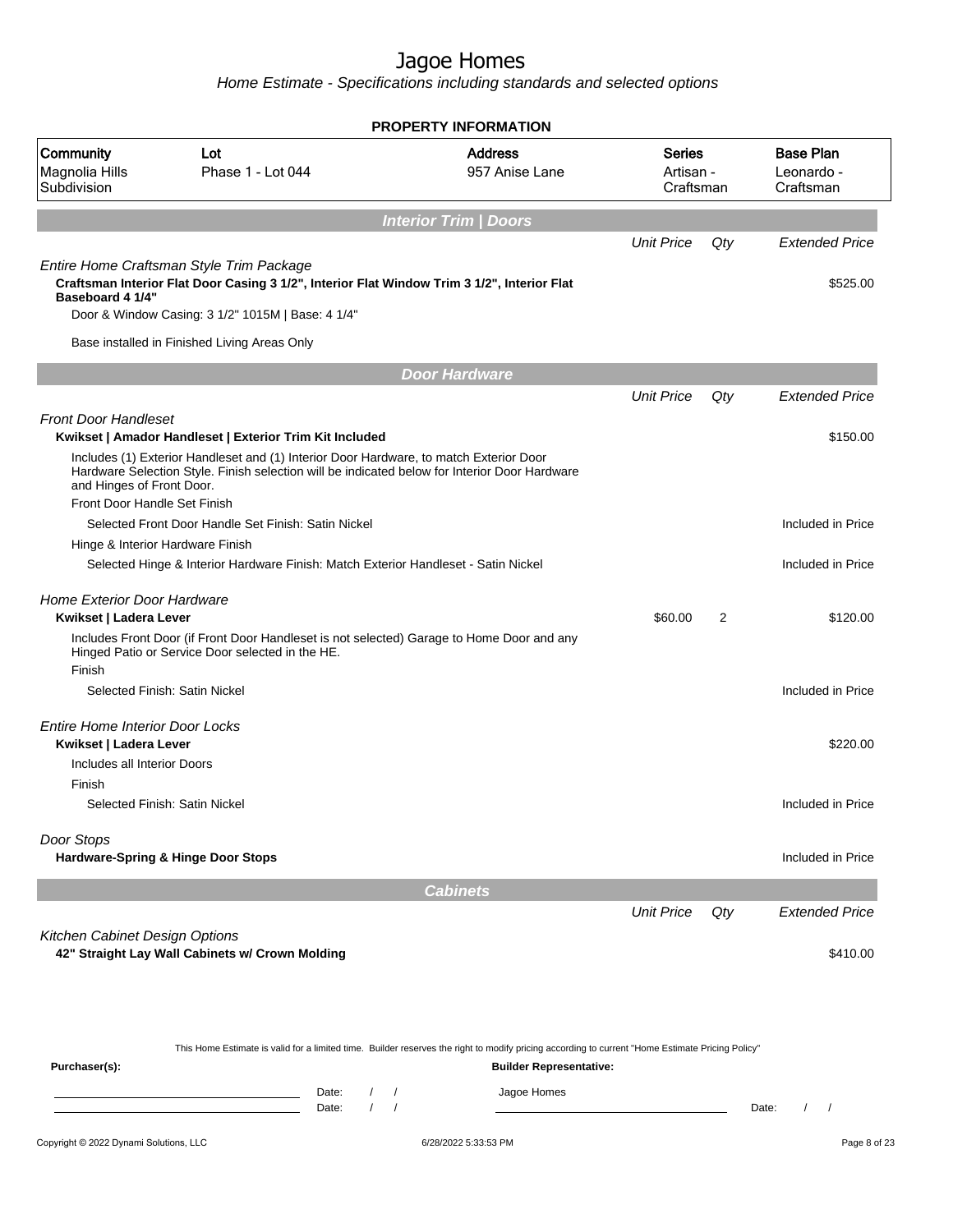|                                                               |                                                | <b>PROPERTY INFORMATION</b>      |                                         |     |                                             |
|---------------------------------------------------------------|------------------------------------------------|----------------------------------|-----------------------------------------|-----|---------------------------------------------|
| Community<br>Magnolia Hills<br>Subdivision                    | Lot<br>Phase 1 - Lot 044                       | <b>Address</b><br>957 Anise Lane | <b>Series</b><br>Artisan -<br>Craftsman |     | <b>Base Plan</b><br>Leonardo -<br>Craftsman |
|                                                               |                                                | <b>Cabinets</b>                  |                                         |     |                                             |
|                                                               |                                                |                                  | <b>Unit Price</b>                       | Qty | <b>Extended Price</b>                       |
| <b>Kitchen Cabinets</b>                                       |                                                |                                  |                                         |     |                                             |
|                                                               | <b>Brellin Full Overlay Purestyle Laminate</b> |                                  |                                         |     | \$1,160.00                                  |
| Full Overlay Shaker Door                                      |                                                |                                  |                                         |     |                                             |
| Finish                                                        |                                                |                                  |                                         |     |                                             |
| Selected Finish: White                                        |                                                |                                  |                                         |     | Included in Price                           |
| <b>Owners Bath Cabinets</b>                                   | <b>Brellin Full Overlay Purestyle Laminate</b> |                                  |                                         |     | \$260.00                                    |
| Finish                                                        |                                                |                                  |                                         |     |                                             |
| Selected Finish: White                                        |                                                |                                  |                                         |     | Included in Price                           |
| Vanity Height                                                 |                                                |                                  |                                         |     |                                             |
|                                                               | Selected Vanity Height: Raised - 35"           |                                  |                                         |     | \$70.00                                     |
| <b>Bath 2 Cabinets</b>                                        | <b>Brellin Full Overlay Purestyle Laminate</b> |                                  |                                         |     | \$160.00                                    |
| Finish                                                        |                                                |                                  |                                         |     |                                             |
| Selected Finish: White                                        |                                                |                                  |                                         |     | Included in Price                           |
| Vanity Height                                                 |                                                |                                  |                                         |     |                                             |
|                                                               | Selected Vanity Height: Raised - 35"           |                                  |                                         |     | \$70.00                                     |
|                                                               |                                                | <b>Cabinet Hardware</b>          |                                         |     |                                             |
|                                                               |                                                |                                  | <b>Unit Price</b>                       | Qty | <b>Extended Price</b>                       |
| <b>Kitchen Cabinet Hardware</b><br><b>Rosalynn Collection</b> |                                                |                                  |                                         |     | \$0.00                                      |
| <b>Cabinet Door Hardware</b>                                  |                                                |                                  |                                         |     |                                             |
|                                                               | Selected Cabinet Door Hardware: 192mm          |                                  |                                         |     | Included in Price                           |
| <b>Cabinet Drawer Hardware</b>                                |                                                |                                  |                                         |     |                                             |
|                                                               | Selected Cabinet Drawer Hardware: 128mm        |                                  |                                         |     | Included in Price                           |
| Finish                                                        |                                                |                                  |                                         |     |                                             |
|                                                               | Selected Finish: Matte Black                   |                                  |                                         |     | Included in Price                           |
| Owner's Bath Cabinet Hardware                                 |                                                |                                  |                                         |     |                                             |
| <b>Rosalynn Collection</b>                                    |                                                |                                  |                                         |     | \$0.00                                      |
| <b>Cabinet Door Hardware</b>                                  |                                                |                                  |                                         |     |                                             |
|                                                               | Selected Cabinet Door Hardware: 192mm          |                                  |                                         |     | Included in Price                           |
| <b>Cabinet Drawer Hardware</b>                                |                                                |                                  |                                         |     |                                             |
|                                                               | Selected Cabinet Drawer Hardware: 128mm        |                                  |                                         |     | Included in Price                           |
|                                                               |                                                |                                  |                                         |     |                                             |

|               |       |  | This Home Estimate is valid for a limited time. Builder reserves the right to modify pricing according to current "Home Estimate Pricing Policy" |  |  |
|---------------|-------|--|--------------------------------------------------------------------------------------------------------------------------------------------------|--|--|
| Purchaser(s): |       |  | <b>Builder Representative:</b>                                                                                                                   |  |  |
|               | Date: |  | Jagoe Homes                                                                                                                                      |  |  |
|               | Date: |  | Date:                                                                                                                                            |  |  |
|               |       |  |                                                                                                                                                  |  |  |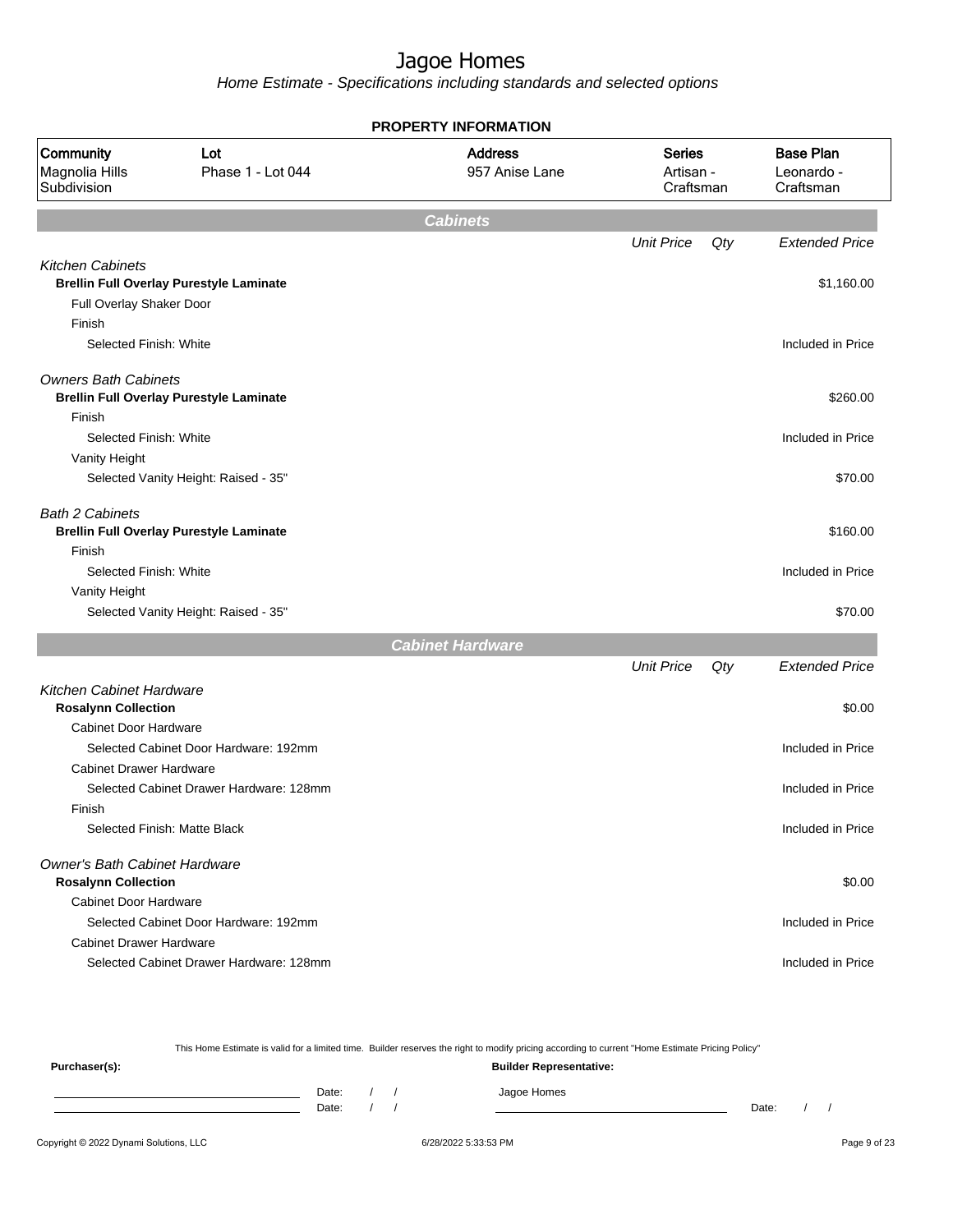Home Estimate - Specifications including standards and selected options

|                                                              |                                                                                                                                                                                                                                                                                                                                                                                              | <b>PROPERTY INFORMATION</b>      |                                  |     |                                             |
|--------------------------------------------------------------|----------------------------------------------------------------------------------------------------------------------------------------------------------------------------------------------------------------------------------------------------------------------------------------------------------------------------------------------------------------------------------------------|----------------------------------|----------------------------------|-----|---------------------------------------------|
| Community<br>Magnolia Hills<br>Subdivision                   | Lot<br>Phase 1 - Lot 044                                                                                                                                                                                                                                                                                                                                                                     | <b>Address</b><br>957 Anise Lane | Series<br>Artisan -<br>Craftsman |     | <b>Base Plan</b><br>Leonardo -<br>Craftsman |
|                                                              |                                                                                                                                                                                                                                                                                                                                                                                              | <b>Cabinet Hardware</b>          |                                  |     |                                             |
|                                                              |                                                                                                                                                                                                                                                                                                                                                                                              |                                  | <b>Unit Price</b>                | Qty | <b>Extended Price</b>                       |
| <b>Owner's Bath Cabinet Hardware</b><br>Finish               |                                                                                                                                                                                                                                                                                                                                                                                              |                                  |                                  |     |                                             |
|                                                              | Selected Finish: Matte Black                                                                                                                                                                                                                                                                                                                                                                 |                                  |                                  |     | Included in Price                           |
| <b>Bath 2 Cabinet Hardware</b><br><b>Rosalynn Collection</b> |                                                                                                                                                                                                                                                                                                                                                                                              |                                  |                                  |     | \$0.00                                      |
| Cabinet Door Hardware                                        |                                                                                                                                                                                                                                                                                                                                                                                              |                                  |                                  |     |                                             |
|                                                              | Selected Cabinet Door Hardware: 128mm                                                                                                                                                                                                                                                                                                                                                        |                                  |                                  |     | Included in Price                           |
| Finish                                                       |                                                                                                                                                                                                                                                                                                                                                                                              |                                  |                                  |     |                                             |
|                                                              | Selected Finish: Matte Black                                                                                                                                                                                                                                                                                                                                                                 |                                  |                                  |     | Included in Price                           |
|                                                              |                                                                                                                                                                                                                                                                                                                                                                                              | <b>Countertops</b>               |                                  |     |                                             |
|                                                              |                                                                                                                                                                                                                                                                                                                                                                                              |                                  | <b>Unit Price</b>                | Qty | <b>Extended Price</b>                       |
| <b>Kitchen Countertops</b><br>Granite   3cm Class I          |                                                                                                                                                                                                                                                                                                                                                                                              |                                  |                                  |     | \$2,840.00                                  |
|                                                              | Includes Stainless Steel Undermount Double Bowl Sink and 4 in Granite splash. Included<br>splash will be removed if decorative backsplash is selected.                                                                                                                                                                                                                                       |                                  |                                  |     |                                             |
|                                                              | Granite is not seamless and seams will be visible and can be felt.<br>Colors could vary from samples due to the nature of natural stone.                                                                                                                                                                                                                                                     |                                  |                                  |     |                                             |
| Color                                                        |                                                                                                                                                                                                                                                                                                                                                                                              |                                  |                                  |     |                                             |
| Selected Color: Caledonia                                    |                                                                                                                                                                                                                                                                                                                                                                                              |                                  |                                  |     | Included in Price                           |
| Edge Profile                                                 |                                                                                                                                                                                                                                                                                                                                                                                              |                                  |                                  |     |                                             |
|                                                              | Selected Edge Profile: Pencil Edge Top & Bottom                                                                                                                                                                                                                                                                                                                                              |                                  |                                  |     | Included in Price                           |
| Kitchen Backsplash - Tile                                    |                                                                                                                                                                                                                                                                                                                                                                                              |                                  |                                  |     |                                             |
| Mythology                                                    |                                                                                                                                                                                                                                                                                                                                                                                              |                                  |                                  |     | \$930.00                                    |
| the Mediterranean islands.                                   | Experience Mediterranean essence with the Mythology™ collection - featuring<br>styles and characteristics sure to stir your soul. As dramatic as it is chic in the detailing; rich<br>natural earth tones and textures with handmade look punches<br>are the foundation of Mythology™. With curvaceous 6-inch arabesque shapes & Picket<br>Mosaic options, embody the warmth and serenity of |                                  |                                  |     |                                             |
| Ceramic                                                      |                                                                                                                                                                                                                                                                                                                                                                                              |                                  |                                  |     |                                             |
|                                                              | Selected Ceramic: Mythology Arabesque Santorini MY90                                                                                                                                                                                                                                                                                                                                         |                                  |                                  |     | Included in Price                           |
| <b>Grout Color</b>                                           |                                                                                                                                                                                                                                                                                                                                                                                              |                                  |                                  |     |                                             |
|                                                              | Selected Grout Color: 02 Pewter                                                                                                                                                                                                                                                                                                                                                              |                                  |                                  |     | Included in Price                           |
| Trim                                                         |                                                                                                                                                                                                                                                                                                                                                                                              |                                  |                                  |     |                                             |
|                                                              | Selected Trim: Brushed Graphite                                                                                                                                                                                                                                                                                                                                                              |                                  |                                  |     | Included in Price                           |

This Home Estimate is valid for a limited time. Builder reserves the right to modify pricing according to current "Home Estimate Pricing Policy"

**Purchaser(s): Builder Representative:** Date: / / Jagoe Homes<br>Date: / / Jagoe Homes Date: / / Date: / /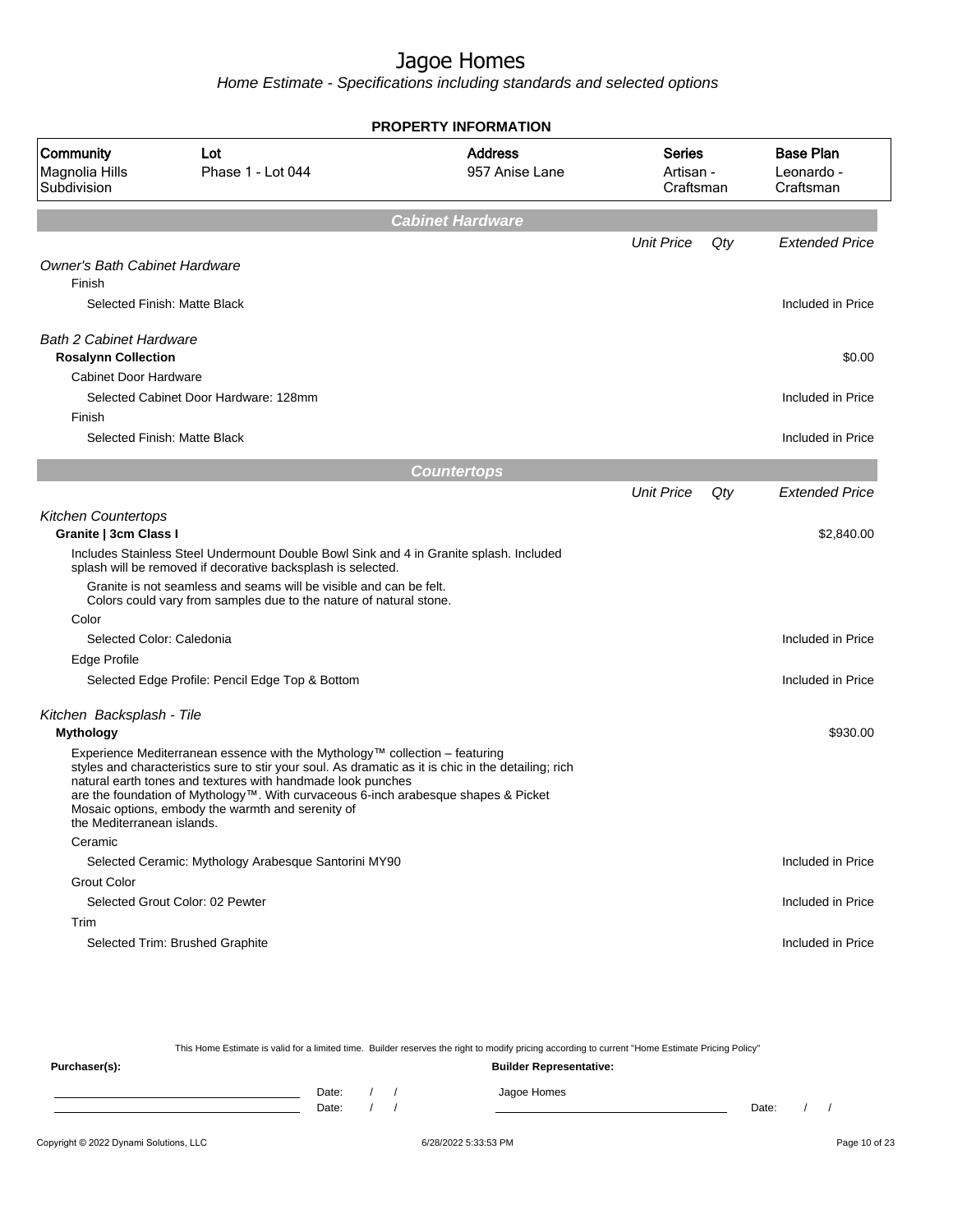Home Estimate - Specifications including standards and selected options

|                                                                       |                                                                                                                                                                                                                                                                                                                                                                                                                                                                                                                                                                               | <b>PROPERTY INFORMATION</b>      |                                         |     |                                             |
|-----------------------------------------------------------------------|-------------------------------------------------------------------------------------------------------------------------------------------------------------------------------------------------------------------------------------------------------------------------------------------------------------------------------------------------------------------------------------------------------------------------------------------------------------------------------------------------------------------------------------------------------------------------------|----------------------------------|-----------------------------------------|-----|---------------------------------------------|
| Community<br>Magnolia Hills<br>Subdivision                            | Lot<br>Phase 1 - Lot 044                                                                                                                                                                                                                                                                                                                                                                                                                                                                                                                                                      | <b>Address</b><br>957 Anise Lane | <b>Series</b><br>Artisan -<br>Craftsman |     | <b>Base Plan</b><br>Leonardo -<br>Craftsman |
|                                                                       |                                                                                                                                                                                                                                                                                                                                                                                                                                                                                                                                                                               | Countertops                      |                                         |     |                                             |
|                                                                       |                                                                                                                                                                                                                                                                                                                                                                                                                                                                                                                                                                               |                                  | <b>Unit Price</b>                       | Qty | <b>Extended Price</b>                       |
| <b>Owner's Bath Vanity Top</b>                                        | <b>Cultured Marble   Double Rectangle Bowl</b>                                                                                                                                                                                                                                                                                                                                                                                                                                                                                                                                |                                  |                                         |     | \$390.00                                    |
| abrasive products.<br>mildew and chips.<br>Color                      | Cultured Marble is Beautiful – Veining and patterns can be incorporated during the casting<br>process, creating character, depth and interest that mimics its natural counterpart.<br>Low Maintenance - Cultured marble never needs to be sealed and is easy to clean with non-<br>Durable – Cultured marble is non-porous, making it extremely tough and resistant to stains,<br>Economical – In general, cultured marble is less expensive to fabricate and install than slab<br>marble, but will increase the overall value of a home just as natural stone products will. |                                  |                                         |     |                                             |
|                                                                       | Selected Color: Carerra Thunder                                                                                                                                                                                                                                                                                                                                                                                                                                                                                                                                               |                                  |                                         |     | Included in Price                           |
| Finish                                                                |                                                                                                                                                                                                                                                                                                                                                                                                                                                                                                                                                                               |                                  |                                         |     |                                             |
| Selected Finish: Matte                                                |                                                                                                                                                                                                                                                                                                                                                                                                                                                                                                                                                                               |                                  |                                         |     | Included in Price                           |
| Bath 2 Vanity Top<br><b>Cultured Marble   Rectangle Bowl</b><br>Color |                                                                                                                                                                                                                                                                                                                                                                                                                                                                                                                                                                               |                                  |                                         |     | \$80.00                                     |
|                                                                       | Selected Color: Carerra Thunder                                                                                                                                                                                                                                                                                                                                                                                                                                                                                                                                               |                                  |                                         |     | Included in Price                           |
| Finish                                                                |                                                                                                                                                                                                                                                                                                                                                                                                                                                                                                                                                                               |                                  |                                         |     |                                             |
| Selected Finish: Matte                                                |                                                                                                                                                                                                                                                                                                                                                                                                                                                                                                                                                                               |                                  |                                         |     | Included in Price                           |
|                                                                       |                                                                                                                                                                                                                                                                                                                                                                                                                                                                                                                                                                               | <b>Mirrors</b>                   |                                         |     |                                             |
|                                                                       |                                                                                                                                                                                                                                                                                                                                                                                                                                                                                                                                                                               |                                  | <b>Unit Price</b>                       | Qty | <b>Extended Price</b>                       |
| <b>Owner's Bath Mirrors</b>                                           | Beveled Edged Mirrors, (Qty 2), 24" X 36"                                                                                                                                                                                                                                                                                                                                                                                                                                                                                                                                     |                                  |                                         |     | \$90.00                                     |
| Bath 2 Mirror                                                         | Beveled Edge Mirror(s)   Per Base Plan                                                                                                                                                                                                                                                                                                                                                                                                                                                                                                                                        |                                  |                                         |     | Included in Price                           |
|                                                                       |                                                                                                                                                                                                                                                                                                                                                                                                                                                                                                                                                                               | <b>Appliances</b>                |                                         |     |                                             |
|                                                                       |                                                                                                                                                                                                                                                                                                                                                                                                                                                                                                                                                                               |                                  | <b>Unit Price</b>                       | Qty | <b>Extended Price</b>                       |
| Kitchen Range<br>Finish                                               | Range - Gas - Free Standing Continuous Grates                                                                                                                                                                                                                                                                                                                                                                                                                                                                                                                                 |                                  |                                         |     | \$240.00                                    |
|                                                                       | Selected Finish: Stainless Steel - JGBS66REKSS                                                                                                                                                                                                                                                                                                                                                                                                                                                                                                                                |                                  |                                         |     | \$150.00                                    |

This Home Estimate is valid for a limited time. Builder reserves the right to modify pricing according to current "Home Estimate Pricing Policy"

**Purchaser(s): Builder Representative:** Date: / / Jagoe Homes<br>Date: / / Jagoe Homes Date: / / **Date: / / 2006** Date: / / / Date: / / / Date: / / / 2006 Date: / / / 2006 Date: / / / 2006 Date: / / / 2006 Date: / / / 2007 Date: / / / 2007 Date: / / / 2007 Date: / / / 2007 Date: / / / 2007 Date: / / / 2007 D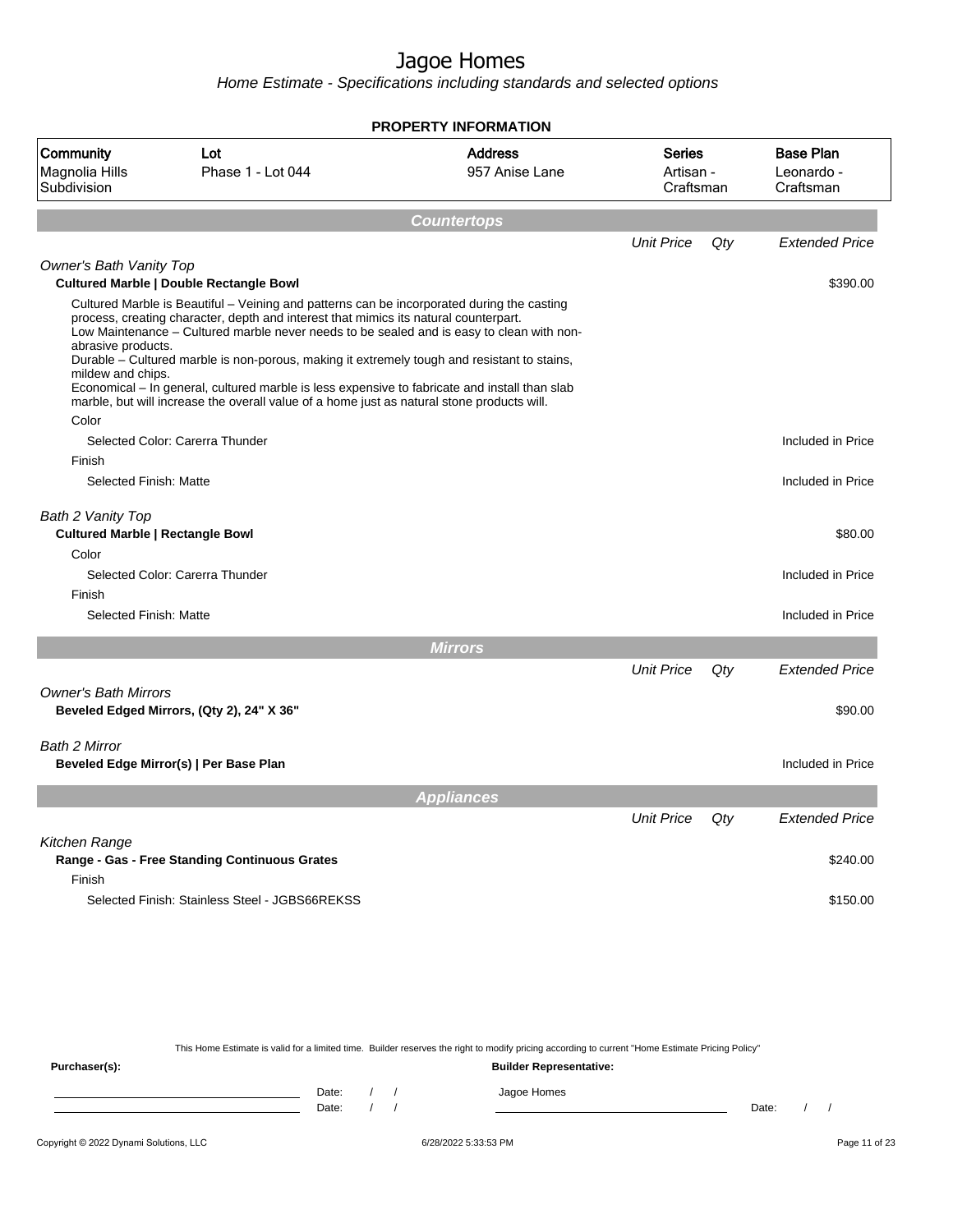Home Estimate - Specifications including standards and selected options

|                                                                           |                                                                                               | <b>PROPERTY INFORMATION</b>      |                                         |                |                                             |
|---------------------------------------------------------------------------|-----------------------------------------------------------------------------------------------|----------------------------------|-----------------------------------------|----------------|---------------------------------------------|
| Community<br>Magnolia Hills<br>Subdivision                                | Lot<br>Phase 1 - Lot 044                                                                      | <b>Address</b><br>957 Anise Lane | <b>Series</b><br>Artisan -<br>Craftsman |                | <b>Base Plan</b><br>Leonardo -<br>Craftsman |
|                                                                           |                                                                                               | <b>Appliances</b>                |                                         |                |                                             |
|                                                                           |                                                                                               |                                  | <b>Unit Price</b>                       | Qty            | <b>Extended Price</b>                       |
| Kitchen Microwave or Microwave Hood<br><b>Microwave - Stainless Steel</b> |                                                                                               |                                  |                                         |                | \$80.00                                     |
|                                                                           | GE® 1.6 CU. FT. OVER-THE-RANGE MICROWAVE OVEN                                                 |                                  |                                         |                |                                             |
|                                                                           | Technical Specification: APPROXIMATE DIMENSIONS (HxWxD)<br>16 1/8 H x 29 7/8 W x 15 9/16 D in |                                  |                                         |                |                                             |
| Finish                                                                    |                                                                                               |                                  |                                         |                |                                             |
|                                                                           | Selected Finish: Stainless Steel - JVM3160RFSS                                                |                                  |                                         |                | Included in Price                           |
| <b>Kitchen Dishwasher</b>                                                 | Dishwasher - Front Control - Stainless Steel                                                  |                                  |                                         |                | \$60.00                                     |
| <b>CYCLE &amp; DRY BOOST</b>                                              | GE® FRONT CONTROL WITH PLASTIC INTERIOR DISHWASHER WITH SANITIZE                              |                                  |                                         |                |                                             |
|                                                                           | Technical Specification: APPROXIMATE DIMENSIONS (HxWxD)<br>33 3/8 H x 23 3/4 W x 24 D in      |                                  |                                         |                |                                             |
| Finish                                                                    |                                                                                               |                                  |                                         |                |                                             |
|                                                                           | Selected Finish: GDF535PSRSS                                                                  |                                  |                                         |                | Included in Price                           |
| Refrigerator                                                              | Refrigerator - Side by Side w/ Ice & Water on Door                                            |                                  |                                         |                | \$650.00                                    |
| Finish                                                                    |                                                                                               |                                  |                                         |                |                                             |
|                                                                           | Selected Finish: Stainless Steel - GSS25GYPFS                                                 |                                  |                                         |                | \$165.00                                    |
|                                                                           |                                                                                               | <b>Plumbing</b>                  |                                         |                |                                             |
|                                                                           |                                                                                               |                                  | <b>Unit Price</b>                       | Qty            | <b>Extended Price</b>                       |
| Owner's Bath Fixture Color Package<br><b>Bath Fixture Color</b>           |                                                                                               |                                  |                                         |                | Included in Price                           |
| Color                                                                     |                                                                                               |                                  |                                         |                |                                             |
| Selected Color: White                                                     |                                                                                               |                                  |                                         |                | Included in Price                           |
| <b>Owner's Bath Vanity</b><br>60" Double Bowl                             |                                                                                               |                                  |                                         |                | \$1,760.00                                  |
| <b>Owner's Bath Lavatory Faucet</b><br><b>Delta Ashlyn Collection</b>     |                                                                                               |                                  |                                         | $\overline{2}$ | Included in Price                           |
| Finish<br>Selected Finish: Chrome                                         |                                                                                               |                                  |                                         |                | Included in Price                           |
| Spread                                                                    |                                                                                               |                                  |                                         |                |                                             |
|                                                                           | Selected Spread: 2564   4" Spread                                                             |                                  |                                         |                | Included in Price                           |
|                                                                           |                                                                                               |                                  |                                         |                |                                             |

This Home Estimate is valid for a limited time. Builder reserves the right to modify pricing according to current "Home Estimate Pricing Policy" **Purchaser(s): Builder Representative:** Date: / / Jagoe Homes<br>Date: / / Jagoe Homes Date: / / Date: / /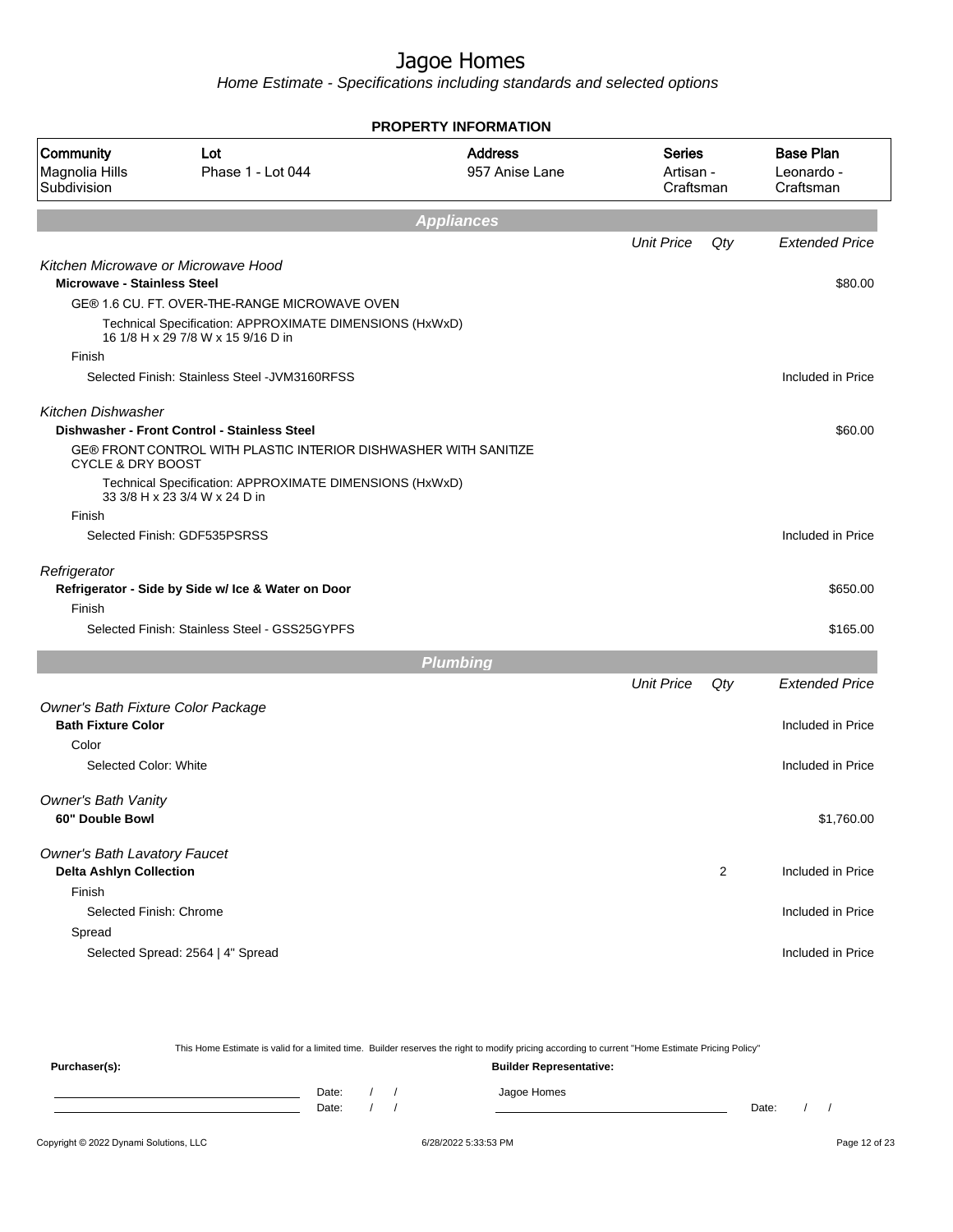|                                            | <b>PROPERTY INFORMATION</b>                                                                  |                                  |                                         |     |                                             |  |  |  |
|--------------------------------------------|----------------------------------------------------------------------------------------------|----------------------------------|-----------------------------------------|-----|---------------------------------------------|--|--|--|
| Community<br>Magnolia Hills<br>Subdivision | Lot<br>Phase 1 - Lot 044                                                                     | <b>Address</b><br>957 Anise Lane | <b>Series</b><br>Artisan -<br>Craftsman |     | <b>Base Plan</b><br>Leonardo -<br>Craftsman |  |  |  |
|                                            |                                                                                              | <b>Plumbing</b>                  |                                         |     |                                             |  |  |  |
|                                            |                                                                                              |                                  | <b>Unit Price</b>                       | Qty | <b>Extended Price</b>                       |  |  |  |
|                                            | Owner's Bath Towel Bar or Robe Hooks & Paper Holder                                          |                                  |                                         |     |                                             |  |  |  |
| <b>Chrome Towel Bar &amp; Paper Holder</b> |                                                                                              |                                  |                                         |     | Included in Price                           |  |  |  |
|                                            | <b>Owners Bath Tub/Shower or Shower Stall</b>                                                |                                  |                                         |     |                                             |  |  |  |
|                                            | 60" Fiberglass Shower Stall   Sliding Shower Door                                            |                                  |                                         |     | \$1,240.00                                  |  |  |  |
| accomodate shower.                         | Semi Frameless Chrome Shower Door with Clear Glass Included Plan may be revised to           |                                  |                                         |     |                                             |  |  |  |
| <b>Glass Pattern</b>                       |                                                                                              |                                  |                                         |     |                                             |  |  |  |
|                                            | Selected Glass Pattern: Clear                                                                |                                  |                                         |     | Included in Price                           |  |  |  |
|                                            | Semi Frameless Sliding Shower Door                                                           |                                  |                                         |     |                                             |  |  |  |
|                                            | Selected Semi Frameless Sliding Shower Door: N/A                                             |                                  |                                         |     | Included in Price                           |  |  |  |
| <b>Shower Door</b>                         |                                                                                              |                                  |                                         |     |                                             |  |  |  |
|                                            | Selected Shower Door: Chrome                                                                 |                                  |                                         |     | Included in Price                           |  |  |  |
| <b>Owner's Bath Shower Stall Faucet</b>    |                                                                                              |                                  |                                         |     |                                             |  |  |  |
|                                            | Delta Ashlyn Shower Stall Faucet T14264                                                      |                                  |                                         |     | Included in Price                           |  |  |  |
| Model # T14264                             |                                                                                              |                                  |                                         |     |                                             |  |  |  |
| Finish                                     |                                                                                              |                                  |                                         |     |                                             |  |  |  |
| Selected Finish: Chrome                    |                                                                                              |                                  |                                         |     | Included in Price                           |  |  |  |
| <b>Owner's Bath Commode</b>                |                                                                                              |                                  |                                         |     |                                             |  |  |  |
| Standard 1.6 Gallon Commode, 2 pc.         |                                                                                              |                                  |                                         |     | Included in Price                           |  |  |  |
| 1.6 Gallon<br>2 PC                         |                                                                                              |                                  |                                         |     |                                             |  |  |  |
| Bath 2 Fixture Color Package               |                                                                                              |                                  |                                         |     |                                             |  |  |  |
| <b>Bath Fixture Color</b>                  |                                                                                              |                                  |                                         |     | Included in Price                           |  |  |  |
| Color                                      |                                                                                              |                                  |                                         |     |                                             |  |  |  |
| Selected Color: White                      |                                                                                              |                                  |                                         |     | Included in Price                           |  |  |  |
| Bath 2 Vanity                              |                                                                                              |                                  |                                         |     |                                             |  |  |  |
| <b>Specification Per Base Plan</b>         |                                                                                              |                                  |                                         |     | Included in Price                           |  |  |  |
| for more information.                      | Vanity specification as indicated on Base Floor Plan. Please contact your Design Coordinator |                                  |                                         |     |                                             |  |  |  |
| Bath 2 Commode                             |                                                                                              |                                  |                                         |     |                                             |  |  |  |
| Standard 1.6 Gallon Commode, 2 pc.         |                                                                                              |                                  |                                         |     | Included in Price                           |  |  |  |
| 1.6 Gallon<br>2 PC                         |                                                                                              |                                  |                                         |     |                                             |  |  |  |
|                                            |                                                                                              |                                  |                                         |     |                                             |  |  |  |

|               |       |  | This Home Estimate is valid for a limited time. Builder reserves the right to modify pricing according to current "Home Estimate Pricing Policy" |       |  |
|---------------|-------|--|--------------------------------------------------------------------------------------------------------------------------------------------------|-------|--|
| Purchaser(s): |       |  | <b>Builder Representative:</b>                                                                                                                   |       |  |
|               | Date: |  | Jagoe Homes                                                                                                                                      |       |  |
|               | Date: |  |                                                                                                                                                  | Date: |  |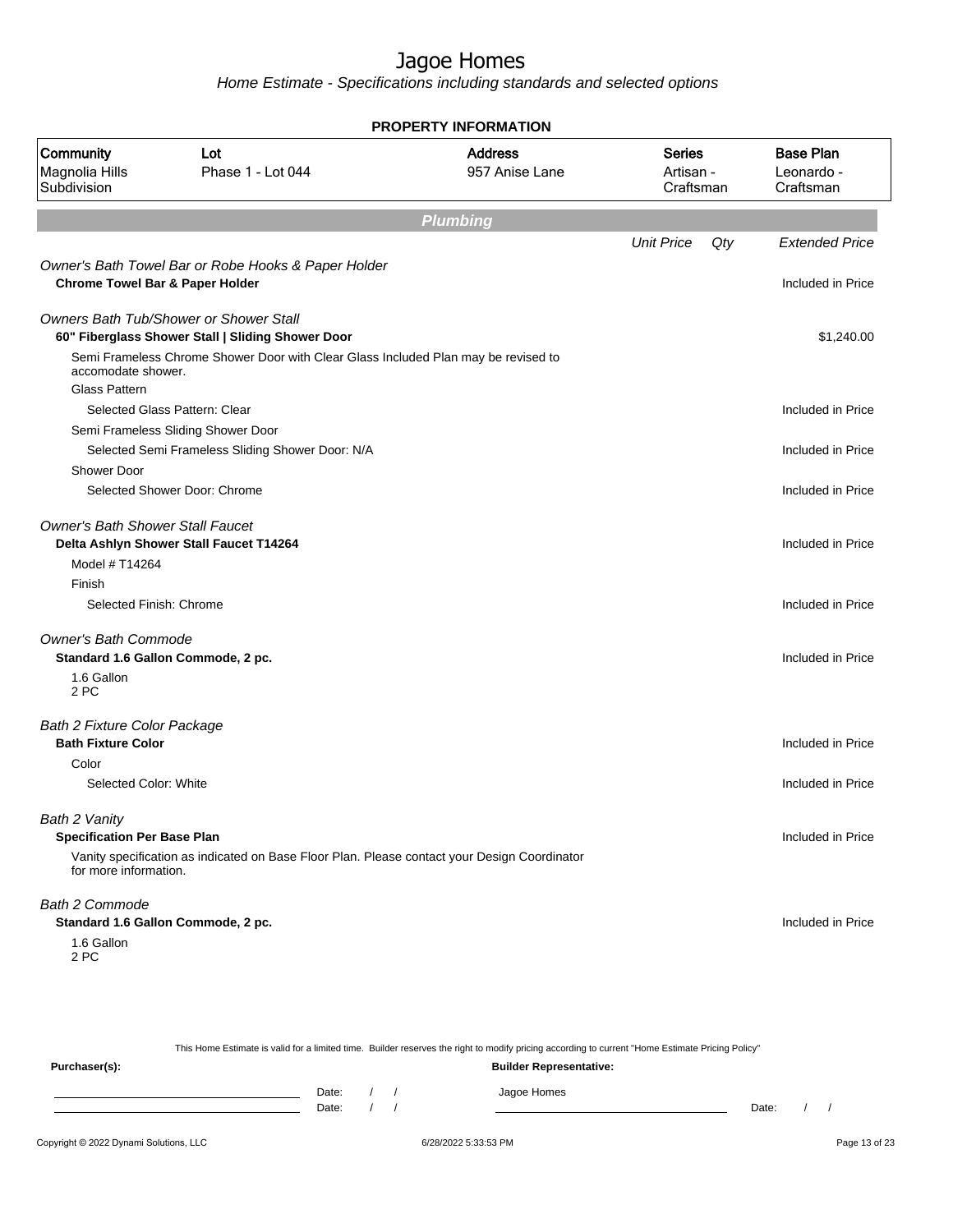| <b>PROPERTY INFORMATION</b>                                                   |                                                                            |                                  |                                         |                                             |  |  |  |
|-------------------------------------------------------------------------------|----------------------------------------------------------------------------|----------------------------------|-----------------------------------------|---------------------------------------------|--|--|--|
| Community<br>Magnolia Hills<br>Subdivision                                    | Lot<br>Phase 1 - Lot 044                                                   | <b>Address</b><br>957 Anise Lane | <b>Series</b><br>Artisan -<br>Craftsman | <b>Base Plan</b><br>Leonardo -<br>Craftsman |  |  |  |
|                                                                               |                                                                            | <b>Plumbing</b>                  |                                         |                                             |  |  |  |
|                                                                               |                                                                            |                                  | <b>Unit Price</b><br>$Q$ ty             | <b>Extended Price</b>                       |  |  |  |
| <b>Bath 2 Lavatory Faucet</b><br><b>Delta Ashlyn Collection</b>               |                                                                            |                                  |                                         | Included in Price                           |  |  |  |
| Finish<br>Selected Finish: Chrome                                             |                                                                            |                                  |                                         | Included in Price                           |  |  |  |
| Spread                                                                        | Selected Spread: 2564   4" Spread                                          |                                  |                                         | Included in Price                           |  |  |  |
| Bath 2 Towel Bar & Paper Holder<br><b>Chrome Towel Bar &amp; Paper Holder</b> |                                                                            |                                  |                                         | Included in Price                           |  |  |  |
| <b>Bath 2 Tub/Shower or Shower Stall</b><br>60" Fiberglass Tub/Shower         |                                                                            |                                  |                                         | Included in Price                           |  |  |  |
| Bath 2 Tub/Shower Faucet<br>Finish                                            | Delta Ashlyn Tub/Shower Faucet T14464                                      |                                  |                                         | Included in Price                           |  |  |  |
| Selected Finish: Chrome                                                       |                                                                            |                                  |                                         | Included in Price                           |  |  |  |
| <b>Kitchen Sink</b><br>Sink 9 1/2" Deep                                       | Blanco Precis Undermount Sink - Super Single Bowl w/Chrome Disposal Flange |                                  |                                         | \$680.00                                    |  |  |  |
| Color                                                                         | Selected Color: Anthracite 440149                                          |                                  |                                         | Included in Price                           |  |  |  |
| <b>Kitchen Sink Faucet</b>                                                    | Kitchen Sink Faucet - Delta Emmaline Single Handle Pull Down #9182         |                                  |                                         | \$360.00                                    |  |  |  |
| Finish                                                                        | Selected Finish: Matte Black                                               |                                  |                                         | \$70.00                                     |  |  |  |
| Kitchen Garbage Disposal<br>Garbage Disposal 1/3 hp                           |                                                                            |                                  |                                         | Included in Price                           |  |  |  |
| Kitchen Ice Maker Water Line<br><b>Ice Maker Water Line</b>                   |                                                                            |                                  |                                         | Included in Price                           |  |  |  |
| Kitchen Gas Line for Range<br>Existing 220v outlet remains.                   | Gas Line for Range, Includes 110-Volt Outlet                               |                                  |                                         | \$970.00                                    |  |  |  |

|               |       |  | This Home Estimate is valid for a limited time. Builder reserves the right to modify pricing according to current "Home Estimate Pricing Policy" |       |  |
|---------------|-------|--|--------------------------------------------------------------------------------------------------------------------------------------------------|-------|--|
| Purchaser(s): |       |  | <b>Builder Representative:</b>                                                                                                                   |       |  |
|               | Date: |  | Jagoe Homes                                                                                                                                      |       |  |
|               | Date: |  |                                                                                                                                                  | Date: |  |
|               |       |  |                                                                                                                                                  |       |  |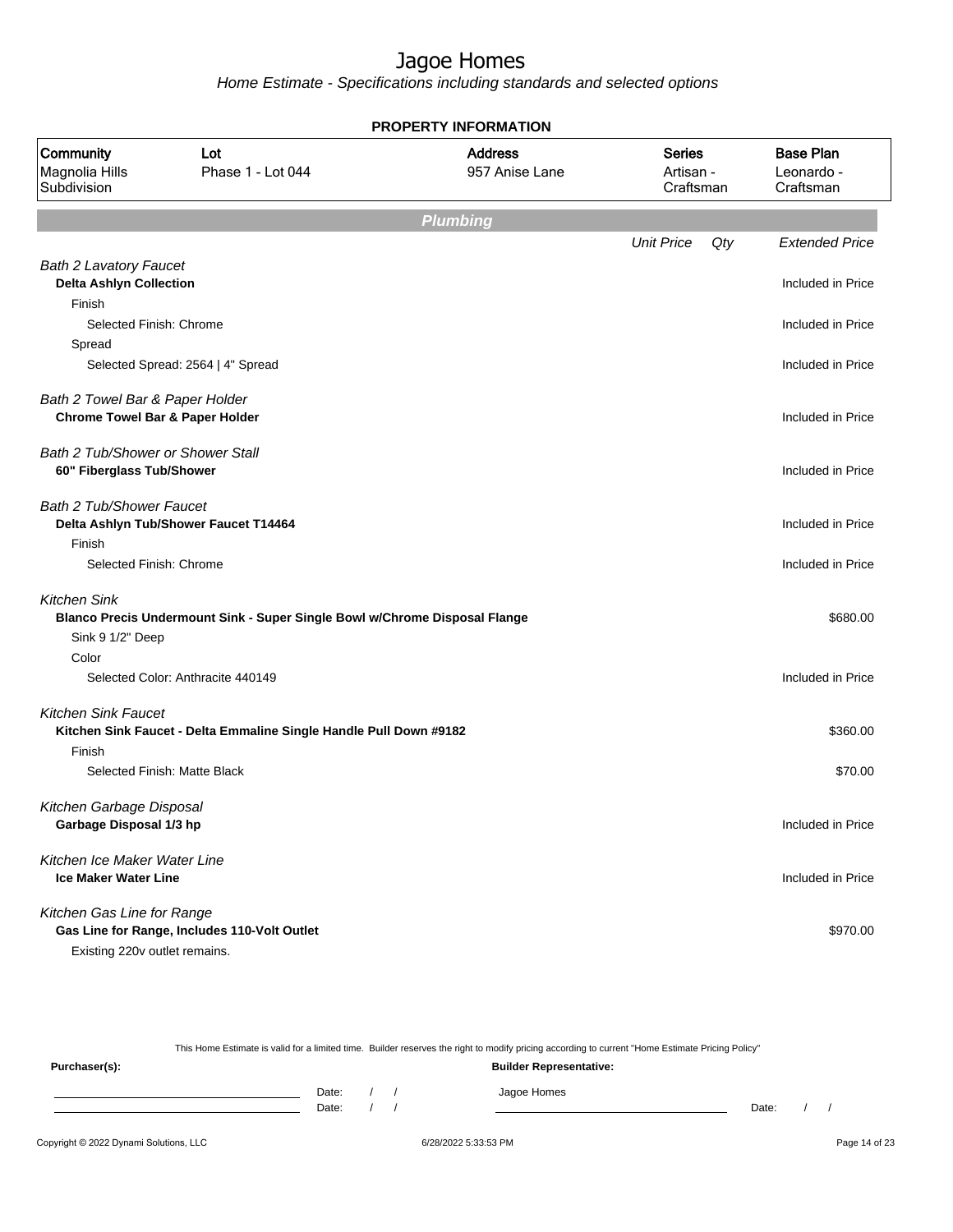|                                                                            |                                                                                              | <b>PROPERTY INFORMATION</b>              |                                  |     |                                             |
|----------------------------------------------------------------------------|----------------------------------------------------------------------------------------------|------------------------------------------|----------------------------------|-----|---------------------------------------------|
| Community<br>Magnolia Hills<br>Subdivision                                 | Lot<br>Phase 1 - Lot 044                                                                     | <b>Address</b><br>957 Anise Lane         | Series<br>Artisan -<br>Craftsman |     | <b>Base Plan</b><br>Leonardo -<br>Craftsman |
|                                                                            |                                                                                              | <b>Plumbing</b>                          |                                  |     |                                             |
|                                                                            |                                                                                              |                                          | <b>Unit Price</b>                | Qty | <b>Extended Price</b>                       |
| <b>Entire Home Water Heater</b><br><b>Tankless Water Heater</b>            |                                                                                              |                                          |                                  |     | Included in Price                           |
| Entire Home Main Water Shutoff Valve<br><b>Main Water Shutoff Valve</b>    |                                                                                              |                                          |                                  |     | Included in Price                           |
| <b>Entire Home Plumbing Supply Pipes</b>                                   | <b>Plumbing Pipes: Water Continuous PEX Piping</b>                                           |                                          |                                  |     | Included in Price                           |
| <b>Plumbing Drains and Vents PVC</b>                                       | Entire Home Plumbing Waste & Vent Lines                                                      |                                          |                                  |     | Included in Price                           |
| Entire Home Secondary Shut-Off Valves                                      | Secondary Shut-Off Valves at each fixture                                                    |                                          |                                  |     | Included in Price                           |
| <b>Exterior Plumbing Sewer Lines</b>                                       | Plumbing Pipes: Exterior Sewer Lines PVC Schedule 40                                         |                                          |                                  |     | Included in Price                           |
| <b>Exterior Sillcocks</b><br><b>Outside Faucets Frost Proof (Per Plan)</b> |                                                                                              |                                          |                                  |     | Included in Price                           |
|                                                                            |                                                                                              | <b>Electrical, Media, Communications</b> |                                  |     |                                             |
|                                                                            |                                                                                              |                                          | <b>Unit Price</b>                | Qty | <b>Extended Price</b>                       |
| Front Porch Light(s)<br><b>Recessed Lighting (Per Plan)</b>                |                                                                                              |                                          |                                  |     | Included in Price                           |
| Foyer Light(s)<br><b>Recessed Lighting (Per Plan)</b>                      |                                                                                              |                                          |                                  |     | Included in Price                           |
| <b>Family Room Ceiling Fixture</b>                                         | Ceiling Fan 52" Kichler Pro Select #330017, w/Bowl LED Light                                 |                                          |                                  |     | Included in Price                           |
| Color                                                                      | Selected Color: Satin Black w/Satin Black Blades                                             |                                          |                                  |     | Included in Price                           |
| Kitchen Ceiling Lighting<br><b>Recessed Lighting (Per Plan)</b>            |                                                                                              |                                          |                                  |     | Included in Price                           |
| Kitchen Under Cabinet Light<br>Under Cabinet Lighting Package, qty 2       |                                                                                              |                                          |                                  |     | \$260.00                                    |
|                                                                            | Includes under cabinet lighting package to be installed in predetermined location under wall |                                          |                                  |     |                                             |

| Purchaser(s): |       |  | <b>Builder Representative:</b> |       |  |
|---------------|-------|--|--------------------------------|-------|--|
|               | Date: |  | Jagoe Homes                    |       |  |
|               | Date: |  |                                | Date: |  |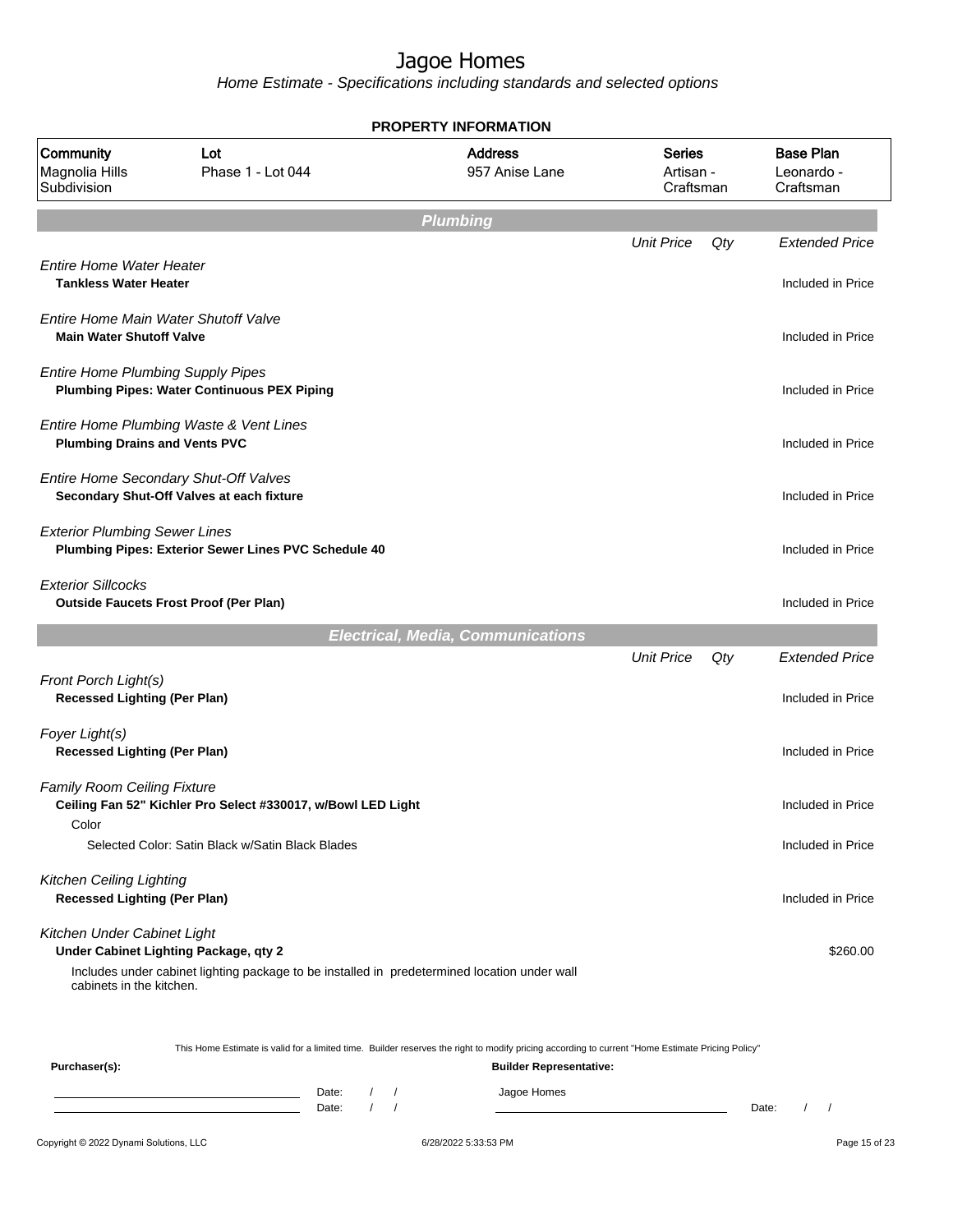Home Estimate - Specifications including standards and selected options

|                                                                            |                                                                                                  | <b>PROPERTY INFORMATION</b>                                                                                                                      |                                         |                                             |
|----------------------------------------------------------------------------|--------------------------------------------------------------------------------------------------|--------------------------------------------------------------------------------------------------------------------------------------------------|-----------------------------------------|---------------------------------------------|
| Community<br>Magnolia Hills<br>Subdivision                                 | Lot<br>Phase 1 - Lot 044                                                                         | <b>Address</b><br>957 Anise Lane                                                                                                                 | <b>Series</b><br>Artisan -<br>Craftsman | <b>Base Plan</b><br>Leonardo -<br>Craftsman |
|                                                                            |                                                                                                  | <b>Electrical, Media, Communications</b>                                                                                                         |                                         |                                             |
|                                                                            |                                                                                                  |                                                                                                                                                  | <b>Unit Price</b><br>Qty                | <b>Extended Price</b>                       |
| Kitchen Under Cabinet Light                                                | This includes (2) under counter lights.                                                          |                                                                                                                                                  |                                         |                                             |
| Kitchen GFI Outlet<br>Interior GFI Outlet(s)                               |                                                                                                  |                                                                                                                                                  |                                         | Included in Price                           |
| Kitchen Range Receptacle<br>Range 220 Volt Receptacle                      |                                                                                                  |                                                                                                                                                  |                                         | Included in Price                           |
| Dining Area Ceiling Light(s)<br><b>Recessed Lighting (Per Plan)</b>        |                                                                                                  |                                                                                                                                                  |                                         | Included in Price                           |
| Main Level Hall Ceiling Light(s)<br>Flush Mount Light   2 Bulb             |                                                                                                  |                                                                                                                                                  |                                         | Included in Price                           |
| Finish<br>Selected Finish: Black                                           |                                                                                                  |                                                                                                                                                  |                                         | Included in Price                           |
| <b>Laundry Ceiling Light</b><br>Flush Mount Light   3 Bulb<br>Finish       |                                                                                                  |                                                                                                                                                  |                                         | Included in Price                           |
| Selected Finish: Black                                                     |                                                                                                  |                                                                                                                                                  |                                         | Included in Price                           |
| Laundry Dryer Receptacle<br>Dryer 220 Volt Receptacle                      |                                                                                                  |                                                                                                                                                  |                                         | Included in Price                           |
| <b>Owner's Suite Ceiling Light</b><br>Flush Mount Light   3 Bulb<br>Finish |                                                                                                  |                                                                                                                                                  |                                         | Included in Price                           |
| Selected Finish: Black                                                     |                                                                                                  |                                                                                                                                                  |                                         | Included in Price                           |
| Owner's Closet Light(s)<br>Flush Mount Light   2 Bulb<br>Finish            |                                                                                                  |                                                                                                                                                  |                                         | Included in Price                           |
| Selected Finish: Black                                                     |                                                                                                  |                                                                                                                                                  |                                         | Included in Price                           |
| <b>Owner's Bath Vanity Light</b>                                           |                                                                                                  |                                                                                                                                                  |                                         |                                             |
| Standard   3 Light   24"   5337   Qty 2                                    |                                                                                                  |                                                                                                                                                  |                                         | \$90.00                                     |
| Finish                                                                     | The modern lines of this bath light fixture with Satin Etched glass will blend into many decors. |                                                                                                                                                  |                                         |                                             |
| Selected Finish: Chrome                                                    |                                                                                                  |                                                                                                                                                  |                                         | Included in Price                           |
|                                                                            |                                                                                                  | This Home Estimate is valid for a limited time. Builder reserves the right to modify pricing according to current "Home Estimate Pricing Policy" |                                         |                                             |
| Purchaser(s):                                                              |                                                                                                  | <b>Builder Representative:</b>                                                                                                                   |                                         |                                             |

Date: / / Jagoe Homes<br>Date: / / Jagoe Homes Date: / / Date: / /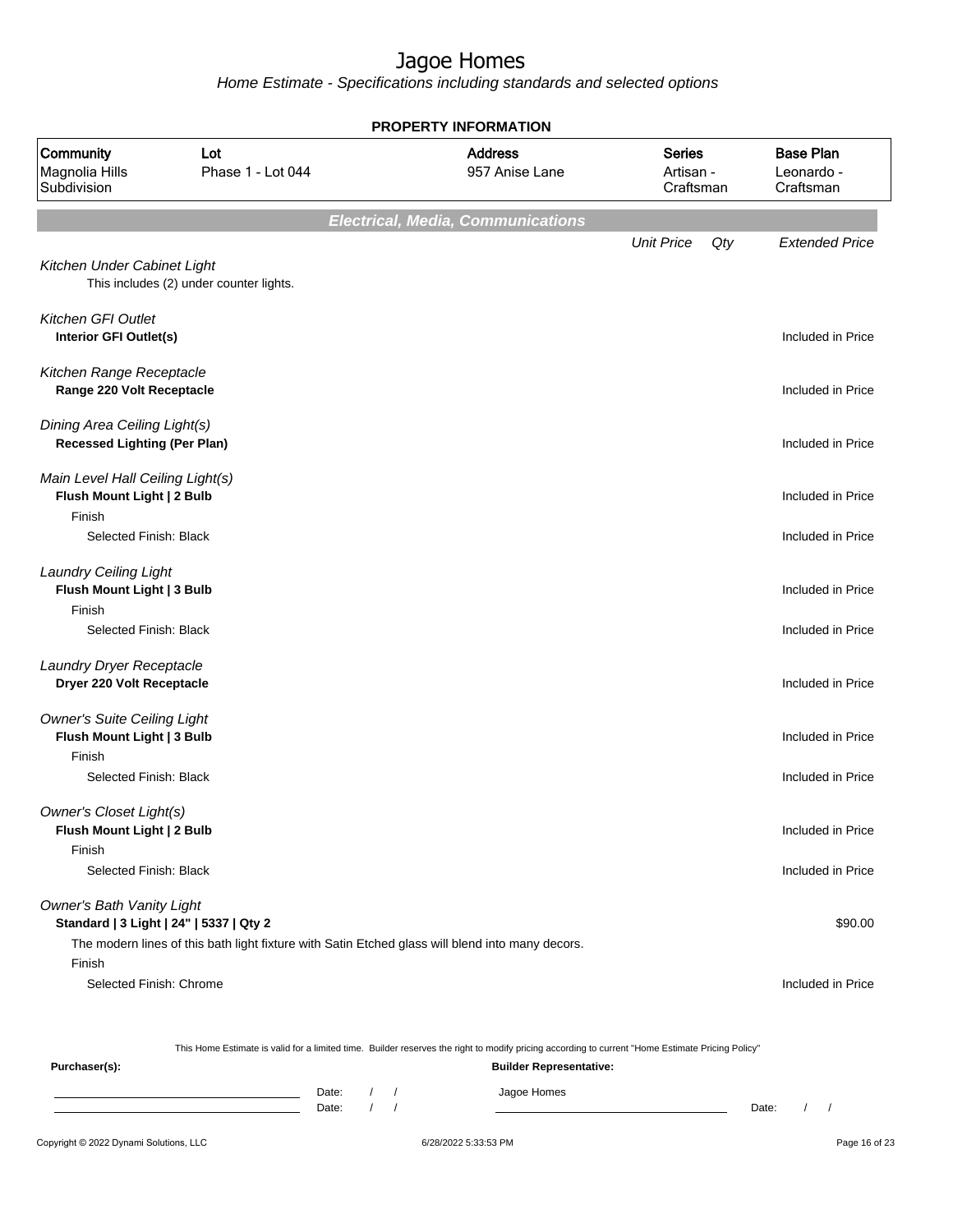Home Estimate - Specifications including standards and selected options

|                                                                                                  |                                                                                                                                                                                                                                                        | <b>PROPERTY INFORMATION</b>              |                                         |     |                                             |
|--------------------------------------------------------------------------------------------------|--------------------------------------------------------------------------------------------------------------------------------------------------------------------------------------------------------------------------------------------------------|------------------------------------------|-----------------------------------------|-----|---------------------------------------------|
| Community<br>Magnolia Hills<br>Subdivision                                                       | Lot<br>Phase 1 - Lot 044                                                                                                                                                                                                                               | <b>Address</b><br>957 Anise Lane         | <b>Series</b><br>Artisan -<br>Craftsman |     | <b>Base Plan</b><br>Leonardo -<br>Craftsman |
|                                                                                                  |                                                                                                                                                                                                                                                        | <b>Electrical, Media, Communications</b> |                                         |     |                                             |
|                                                                                                  |                                                                                                                                                                                                                                                        |                                          | <b>Unit Price</b>                       | Qty | <b>Extended Price</b>                       |
|                                                                                                  | Owner's Bath Additional Tub/Shower Light<br>Additional Tub/Shower Light Fixture w/ Switch<br>Includes one tub/shower special recessed light fixture with switch in choice of bathroom.<br>Technical Specification: Buyer must indicate choice of bath. |                                          |                                         |     | \$195.00                                    |
| Owner's Bath Exhaust Fan or Fan/Light<br>Bath Exhaust Fan, Fan Only                              |                                                                                                                                                                                                                                                        |                                          |                                         |     | Included in Price                           |
| <b>Owner's Bath GFI Outlet</b><br><b>GFI Interior Outlet(s)</b>                                  |                                                                                                                                                                                                                                                        |                                          |                                         |     | Included in Price                           |
| <b>Bedroom 2 Ceiling Light</b><br>Flush Mount Light   3 Bulb                                     |                                                                                                                                                                                                                                                        |                                          |                                         |     | Included in Price                           |
| Finish<br>Selected Finish: Black                                                                 |                                                                                                                                                                                                                                                        |                                          |                                         |     | Included in Price                           |
| <b>Bedroom 2 Closet Light</b><br>Flush Mount Light   2 Bulb                                      |                                                                                                                                                                                                                                                        |                                          |                                         |     | Included in Price                           |
| Finish<br>Selected Finish: Black                                                                 |                                                                                                                                                                                                                                                        |                                          |                                         |     | Included in Price                           |
| <b>Bedroom 3 Ceiling Light</b><br>Flush Mount Light   3 Bulb<br>Finish<br>Selected Finish: Black |                                                                                                                                                                                                                                                        |                                          |                                         |     | Included in Price<br>Included in Price      |
| <b>Bedroom 3 Closet Light</b><br>Flush Mount Light   2 Bulb                                      |                                                                                                                                                                                                                                                        |                                          |                                         |     | Included in Price                           |
| Finish<br>Selected Finish: Black                                                                 |                                                                                                                                                                                                                                                        |                                          |                                         |     | Included in Price                           |
| <b>Bath 2 Vanity Light</b><br>Standard   3 Light   24"   5337                                    | The modern lines of this bath light fixture with Satin Etched glass will blend into many decors.                                                                                                                                                       |                                          |                                         |     | Included in Price                           |
| Finish<br>Selected Finish: Chrome                                                                |                                                                                                                                                                                                                                                        |                                          |                                         |     | Included in Price                           |
| Bath 2 Additional Tub/Shower Light                                                               | Additional Tub/Shower Light Fixture w/ Switch<br>Includes one tub/shower special recessed light fixture with switch in choice of bathroom.                                                                                                             |                                          |                                         |     | \$240.00                                    |

This Home Estimate is valid for a limited time. Builder reserves the right to modify pricing according to current "Home Estimate Pricing Policy"

**Purchaser(s): Builder Representative:** Date: / / Jagoe Homes<br>Date: / / Jagoe Homes Date: / / Date: / /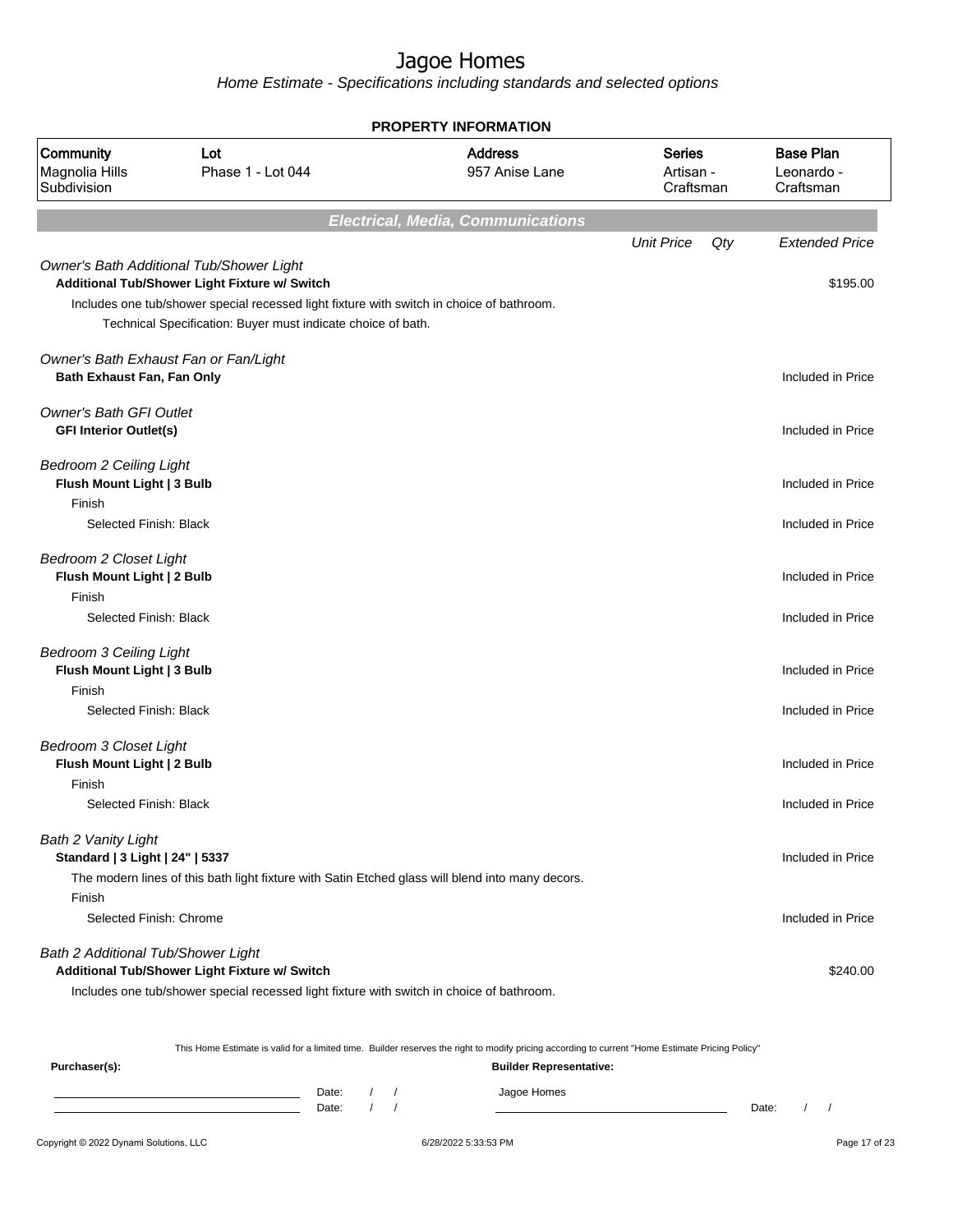Home Estimate - Specifications including standards and selected options

|                                                                           |                                                                                                                                                                                                                                                                                                                                                                                     | <b>PROPERTY INFORMATION</b>                                                                                                                      |                                         |                                             |
|---------------------------------------------------------------------------|-------------------------------------------------------------------------------------------------------------------------------------------------------------------------------------------------------------------------------------------------------------------------------------------------------------------------------------------------------------------------------------|--------------------------------------------------------------------------------------------------------------------------------------------------|-----------------------------------------|---------------------------------------------|
| Community<br>Magnolia Hills<br>Subdivision                                | Lot<br>Phase 1 - Lot 044                                                                                                                                                                                                                                                                                                                                                            | <b>Address</b><br>957 Anise Lane                                                                                                                 | <b>Series</b><br>Artisan -<br>Craftsman | <b>Base Plan</b><br>Leonardo -<br>Craftsman |
|                                                                           |                                                                                                                                                                                                                                                                                                                                                                                     | <b>Electrical, Media, Communications</b>                                                                                                         |                                         |                                             |
| Bath 2 Additional Tub/Shower Light                                        | Technical Specification: Buyer must indicate choice of bath.                                                                                                                                                                                                                                                                                                                        |                                                                                                                                                  | <b>Unit Price</b><br>Qty                | <b>Extended Price</b>                       |
| Bath 2 Exhaust Fan or Fan/Light<br>Bath Exhaust Fan, Fan Only             |                                                                                                                                                                                                                                                                                                                                                                                     |                                                                                                                                                  |                                         | Included in Price                           |
| <b>Bath 2 GFI Outlet</b><br>Interior GFI Outlet(s)                        |                                                                                                                                                                                                                                                                                                                                                                                     |                                                                                                                                                  |                                         | Included in Price                           |
| Garage Ceiling Light(s)<br>Keyless (2)                                    |                                                                                                                                                                                                                                                                                                                                                                                     |                                                                                                                                                  |                                         | Included in Price                           |
| Garage Opener<br><b>Garage Door Opener Pre-Wire</b>                       |                                                                                                                                                                                                                                                                                                                                                                                     |                                                                                                                                                  |                                         | Included in Price                           |
| Garage Exterior Light                                                     | Coach Light Kichler #49926 BKT Capanna<br>The 16" 1-light outdoor wall light from the Capanna™ collection features waterfall glass.<br>Technical Specification: Width: 10.50"                                                                                                                                                                                                       |                                                                                                                                                  |                                         | Included in Price                           |
| Height: 16.00"<br>Finish                                                  |                                                                                                                                                                                                                                                                                                                                                                                     |                                                                                                                                                  |                                         |                                             |
|                                                                           | Selected Finish: Textured Black                                                                                                                                                                                                                                                                                                                                                     |                                                                                                                                                  |                                         | Included in Price                           |
| <b>Outside Retreat Light</b>                                              | Exterior Kichler Light #49924 Capanna<br>The 10.25" 1-light outdoor wall light from the Capanna(TM) collection gives the classic<br>lantern light a linear update. A textured black finish and squared edges, including a capstone<br>finial, combine with artful waterfall glass to create a style that works on homes with modern,<br>transitional or arts & crafts architecture. |                                                                                                                                                  |                                         | Included in Price                           |
| 6.50W X 10.25H                                                            |                                                                                                                                                                                                                                                                                                                                                                                     |                                                                                                                                                  |                                         |                                             |
| Finish                                                                    | Selected Finish: Black Textured                                                                                                                                                                                                                                                                                                                                                     |                                                                                                                                                  |                                         | Included in Price                           |
| <b>Attic Light</b><br><b>Attic Lights Keyless</b>                         |                                                                                                                                                                                                                                                                                                                                                                                     |                                                                                                                                                  |                                         | Included in Price                           |
| <b>Front Door Doorbell Button</b><br><b>Doorbell Button at Front Door</b> |                                                                                                                                                                                                                                                                                                                                                                                     |                                                                                                                                                  |                                         | Included in Price                           |
| Front Door Door Chime<br><b>Door Chime</b>                                |                                                                                                                                                                                                                                                                                                                                                                                     |                                                                                                                                                  |                                         | Included in Price                           |
|                                                                           |                                                                                                                                                                                                                                                                                                                                                                                     | This Home Estimate is valid for a limited time. Builder reserves the right to modify pricing according to current "Home Estimate Pricing Policy" |                                         |                                             |
| Purchaser(s):                                                             |                                                                                                                                                                                                                                                                                                                                                                                     | <b>Builder Representative:</b>                                                                                                                   |                                         |                                             |

Date: / / Jagoe Homes<br>Date: / / Jagoe Homes Date: / / Date: / /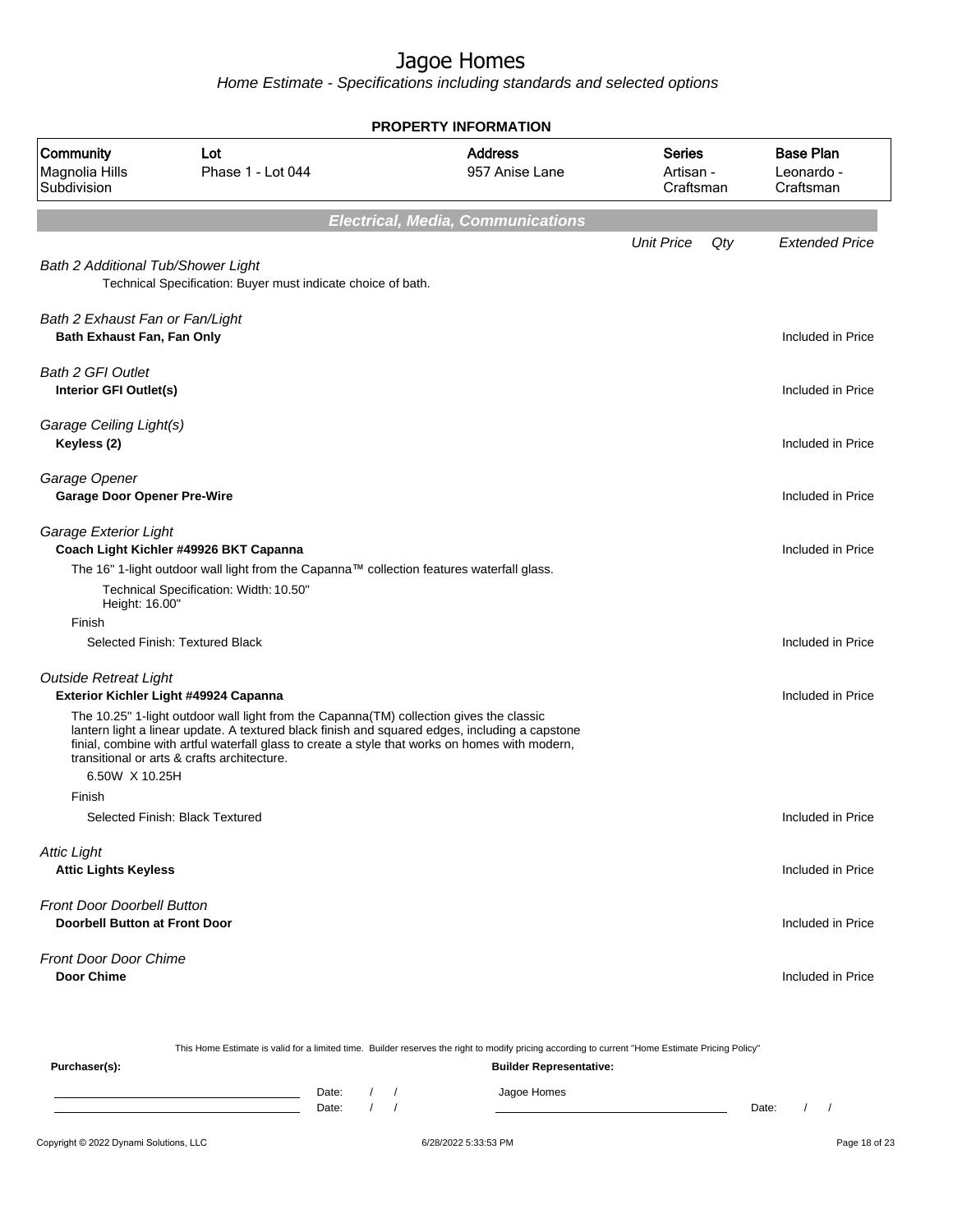|                                                                             |                                                                                                                                                                                                                          | <b>PROPERTY INFORMATION</b>                                                                                                                                                        |                                         |     |                                             |
|-----------------------------------------------------------------------------|--------------------------------------------------------------------------------------------------------------------------------------------------------------------------------------------------------------------------|------------------------------------------------------------------------------------------------------------------------------------------------------------------------------------|-----------------------------------------|-----|---------------------------------------------|
| Community<br>Magnolia Hills<br>Subdivision                                  | Lot<br>Phase 1 - Lot 044                                                                                                                                                                                                 | <b>Address</b><br>957 Anise Lane                                                                                                                                                   | <b>Series</b><br>Artisan -<br>Craftsman |     | <b>Base Plan</b><br>Leonardo -<br>Craftsman |
|                                                                             |                                                                                                                                                                                                                          | <b>Electrical, Media, Communications</b>                                                                                                                                           |                                         |     |                                             |
|                                                                             | <b>Entire Home - Electrical Outlets and Switches</b>                                                                                                                                                                     |                                                                                                                                                                                    | <b>Unit Price</b>                       | Qty | <b>Extended Price</b>                       |
| Color                                                                       | Electrical Outlets & Switches per Plan & Code                                                                                                                                                                            |                                                                                                                                                                                    |                                         |     | Included in Price                           |
| Selected Color: White                                                       |                                                                                                                                                                                                                          |                                                                                                                                                                                    |                                         |     | Included in Price                           |
| Cable TV Outlets, RG6 wire<br><b>Telephone Interior Jacks</b>               | Entire Home - Cable TV/Phone Outlets (Qty 6 Total)                                                                                                                                                                       |                                                                                                                                                                                    |                                         | 5   | Included in Price<br>\$0.00                 |
|                                                                             | Entire Home - Braced and Wired for Future Ceiling Fan at Existing Ceiling Light<br>Light Location Braced and Wired for Future Ceiling Fan<br>Includes addition of bracing and box for ceiling fan addition with a switch |                                                                                                                                                                                    | \$115.00                                | 3   | \$345.00                                    |
|                                                                             | <b>Comments: Bedrooms</b>                                                                                                                                                                                                |                                                                                                                                                                                    |                                         |     |                                             |
| <b>Entire Home Electrical Service</b><br><b>Electrical Service 200 AMP</b>  | Includes 200 AMP electric service upgrade for the entire house.                                                                                                                                                          |                                                                                                                                                                                    |                                         |     | Included in Price                           |
| <b>Exterior Electrical Service</b><br><b>Electrical Service Underground</b> |                                                                                                                                                                                                                          |                                                                                                                                                                                    |                                         |     | Included in Price                           |
| <b>Smoke Detectors</b><br>Smoke Detectors, per plan                         |                                                                                                                                                                                                                          |                                                                                                                                                                                    |                                         |     | Included in Price                           |
| <b>Carbon Monoxide Detectors</b>                                            | Carbon Monoxide Detectors, per plan                                                                                                                                                                                      |                                                                                                                                                                                    |                                         |     | Included in Price                           |
|                                                                             |                                                                                                                                                                                                                          | <b>HVAC</b>                                                                                                                                                                        |                                         |     |                                             |
|                                                                             |                                                                                                                                                                                                                          |                                                                                                                                                                                    | <b>Unit Price</b>                       | Qty | <b>Extended Price</b>                       |
| <b>Entire Home Air Conditioner</b><br>14 Seer Air Conditioning System       | Up to 14 Seer Air Conditioning System                                                                                                                                                                                    |                                                                                                                                                                                    |                                         |     | Included in Price                           |
| <b>Entire Home Furnace</b>                                                  | 92% Plus High Efficiency Gas Home Furnace<br>Includes 92% plus high efficiency gas home furnace<br>Builder makes no guarantee with respect to heating and cooling cost                                                   |                                                                                                                                                                                    |                                         |     | Included in Price                           |
| Entire Home Furnace Filter                                                  | Aprilaire Model 2000 Series Air Filter                                                                                                                                                                                   |                                                                                                                                                                                    |                                         |     | Included in Price                           |
| Purchaser(s):                                                               |                                                                                                                                                                                                                          | This Home Estimate is valid for a limited time. Builder reserves the right to modify pricing according to current "Home Estimate Pricing Policy"<br><b>Builder Representative:</b> |                                         |     |                                             |
|                                                                             | Date:<br><u> 1989 - Johann Barn, amerikansk politiker (d. 1989)</u><br>$\sqrt{ }$<br>the control of the control of the control of the<br>Date:                                                                           | Jagoe Homes<br>$\prime$<br>$\sqrt{2}$                                                                                                                                              |                                         |     | Date:<br>$\left  \right $                   |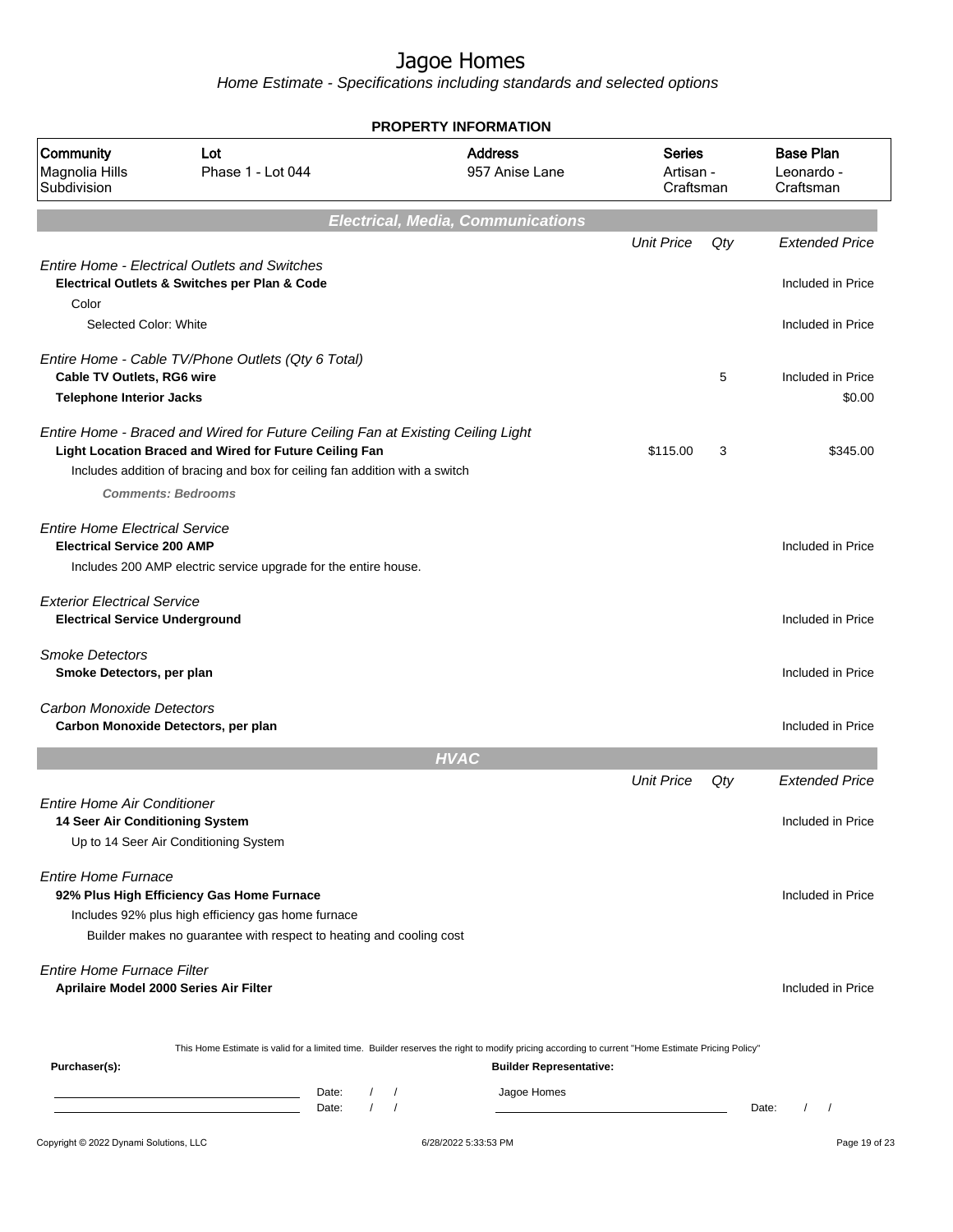Home Estimate - Specifications including standards and selected options

|                                                                           |                                                                                                                                                    | <b>PROPERTY INFORMATION</b>      |                                  |     |                                             |
|---------------------------------------------------------------------------|----------------------------------------------------------------------------------------------------------------------------------------------------|----------------------------------|----------------------------------|-----|---------------------------------------------|
| Community<br>Magnolia Hills<br>Subdivision                                | Lot<br>Phase 1 - Lot 044                                                                                                                           | <b>Address</b><br>957 Anise Lane | Series<br>Artisan -<br>Craftsman |     | <b>Base Plan</b><br>Leonardo -<br>Craftsman |
|                                                                           |                                                                                                                                                    | <b>HVAC</b>                      |                                  |     |                                             |
|                                                                           |                                                                                                                                                    |                                  | <b>Unit Price</b>                | Qty | <b>Extended Price</b>                       |
| <b>Entire Home Thermostat</b><br><b>Programmable Thermostat</b>           |                                                                                                                                                    |                                  |                                  |     | Included in Price                           |
| <b>Indoor Air Quality</b>                                                 | Honeywell Fresh Air Ventilation System                                                                                                             |                                  |                                  |     | Included in Price                           |
| <b>Entire Home Duct System</b><br><b>Flexible Duct</b>                    |                                                                                                                                                    |                                  |                                  |     | Included in Price                           |
| Entire Home Return Air<br><b>Multiple Return Air Vents</b>                |                                                                                                                                                    |                                  |                                  |     | Included in Price                           |
|                                                                           | One Return per Bedroom & One Central Return                                                                                                        |                                  |                                  |     |                                             |
| Laundry Dryer Vent<br><b>Dryer Vent Vented to Outside</b>                 |                                                                                                                                                    |                                  |                                  |     | Included in Price                           |
|                                                                           |                                                                                                                                                    | <b>Floor Coverings</b>           |                                  |     |                                             |
|                                                                           |                                                                                                                                                    |                                  | <b>Unit Price</b>                | Qty | <b>Extended Price</b>                       |
| <b>Entire Home Carpet Selection</b><br><b>Mohawk Carpet   Top Card II</b> |                                                                                                                                                    |                                  |                                  |     | Included in Price                           |
| Color                                                                     | Our Proven Performer, Top Card II, offers colorfast and consistent solution dyed Everstrand<br>polyester fiber with a 15 yr Manufacturer Warranty. |                                  |                                  |     |                                             |
|                                                                           | Selected Color: 945 London Fog                                                                                                                     |                                  |                                  |     | Included in Price                           |
| <b>Entire Home Carpet Pad</b><br>6# Carpet Pad                            |                                                                                                                                                    |                                  |                                  |     | Included in Price                           |
| <b>Owner's Bedroom Flooring</b>                                           | Luxury Vinyl Plank   Mohawk Arrington                                                                                                              |                                  |                                  |     | \$640.00                                    |
|                                                                           | Mohawk's Arrington offers a water-resistant construction, comfort underfoot, and high<br>resistance to dents and scratches in a hardwood look.     |                                  |                                  |     |                                             |
| Color                                                                     | Selected Color: Gotham Gray AP896                                                                                                                  |                                  |                                  |     | Included in Price                           |
| Direction                                                                 |                                                                                                                                                    |                                  |                                  |     |                                             |
|                                                                           | Selected Direction: Front to Back                                                                                                                  |                                  |                                  |     | Included in Price                           |
|                                                                           |                                                                                                                                                    |                                  |                                  |     |                                             |
|                                                                           |                                                                                                                                                    |                                  |                                  |     |                                             |

This Home Estimate is valid for a limited time. Builder reserves the right to modify pricing according to current "Home Estimate Pricing Policy" **Purchaser(s): Builder Representative:** Date: / / Jagoe Homes<br>Date: / / Jagoe Homes Date: / / Date: / /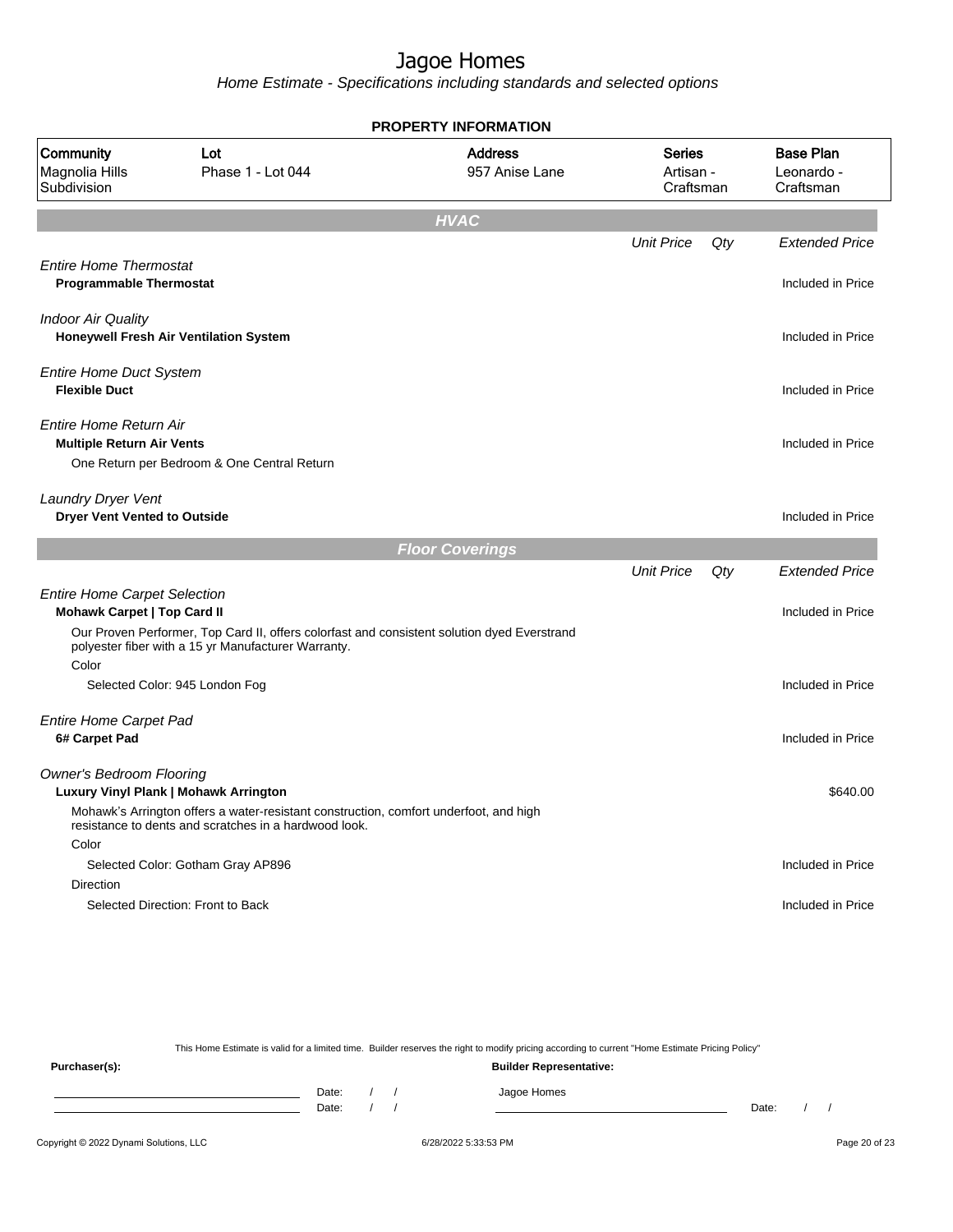Home Estimate - Specifications including standards and selected options

|                                            |                                                                                                                                                                                     | <b>PROPERTY INFORMATION</b>      |                                  |     |                                             |
|--------------------------------------------|-------------------------------------------------------------------------------------------------------------------------------------------------------------------------------------|----------------------------------|----------------------------------|-----|---------------------------------------------|
| Community<br>Magnolia Hills<br>Subdivision | Lot<br>Phase 1 - Lot 044                                                                                                                                                            | <b>Address</b><br>957 Anise Lane | Series<br>Artisan -<br>Craftsman |     | <b>Base Plan</b><br>Leonardo -<br>Craftsman |
|                                            |                                                                                                                                                                                     | <b>Floor Coverings</b>           |                                  |     |                                             |
|                                            |                                                                                                                                                                                     |                                  | <b>Unit Price</b>                | Qty | <b>Extended Price</b>                       |
|                                            | Foyer/Bath 2/Kit/Dining/Family Room/Halls/Laundry<br>Luxury Vinyl Plank   Mohawk Arrington<br>Mohawk's Arrington offers a water-resistant construction, comfort underfoot, and high |                                  |                                  |     | Included in Price                           |
| Color                                      | resistance to dents and scratches in a hardwood look.                                                                                                                               |                                  |                                  |     |                                             |
|                                            | Selected Color: Gotham Gray AP896                                                                                                                                                   |                                  |                                  |     | Included in Price                           |
| Direction                                  |                                                                                                                                                                                     |                                  |                                  |     |                                             |
|                                            | Selected Direction: Front to Back                                                                                                                                                   |                                  |                                  |     | Included in Price                           |
| <b>Owner's Bath Flooring</b>               |                                                                                                                                                                                     |                                  |                                  |     |                                             |
|                                            | Luxury Vinyl Plank   Mohawk Arrington                                                                                                                                               |                                  |                                  |     | Included in Price                           |
|                                            | Mohawk's Arrington offers a water-resistant construction, comfort underfoot, and high<br>resistance to dents and scratches in a hardwood look.                                      |                                  |                                  |     |                                             |
| Color                                      | Selected Color: Gotham Gray AP896                                                                                                                                                   |                                  |                                  |     | Included in Price                           |
| Direction                                  |                                                                                                                                                                                     |                                  |                                  |     |                                             |
|                                            | Selected Direction: Front to Back                                                                                                                                                   |                                  |                                  |     | Included in Price                           |
|                                            |                                                                                                                                                                                     | <b>Shelving</b>                  |                                  |     |                                             |
|                                            |                                                                                                                                                                                     |                                  | <b>Unit Price</b>                | Qty | <b>Extended Price</b>                       |
| <b>Owner's Closet Shelf &amp; Rod</b>      |                                                                                                                                                                                     |                                  |                                  |     |                                             |
|                                            | Closet Shelf 12" Shelf & Rod - 2 Runs Width of Closet - Supported 2'0" O.C. Vented                                                                                                  |                                  |                                  |     | Included in Price                           |
| Long Garment Hanging                       |                                                                                                                                                                                     |                                  |                                  |     |                                             |
|                                            | Selected Long Garment Hanging: None                                                                                                                                                 |                                  |                                  |     | Included in Price                           |
| Standard Hanging                           | Selected Standard Hanging: Standard Hanging (42" & 84")                                                                                                                             |                                  |                                  |     | Included in Price                           |
|                                            |                                                                                                                                                                                     |                                  |                                  |     |                                             |
| Bedroom 2 Closet Shelf & Rod               | Closet Shelf 12" Shelf & Rod - 2 Runs Width of Closet - Supported 2'0" O.C. Vented                                                                                                  |                                  |                                  |     | Included in Price                           |
| Long Garment Hanging                       |                                                                                                                                                                                     |                                  |                                  |     |                                             |
| Standard Hanging                           | Selected Long Garment Hanging: None                                                                                                                                                 |                                  |                                  |     | Included in Price                           |
|                                            | Selected Standard Hanging: Standard Hanging (42" & 84")                                                                                                                             |                                  |                                  |     | Included in Price                           |
| Bedroom 3 Closet Shelf & Rod               | Closet Shelf 12" Shelf & Rod - 2 Runs Width of Closet - Supported 2'0" O.C. Vented                                                                                                  |                                  |                                  |     | Included in Price                           |
| Long Garment Hanging                       | Selected Long Garment Hanging: None                                                                                                                                                 |                                  |                                  |     | Included in Price                           |

This Home Estimate is valid for a limited time. Builder reserves the right to modify pricing according to current "Home Estimate Pricing Policy"

**Purchaser(s): Builder Representative:** Date: / / Jagoe Homes<br>Date: / / Jagoe Homes Date: / / Date: / /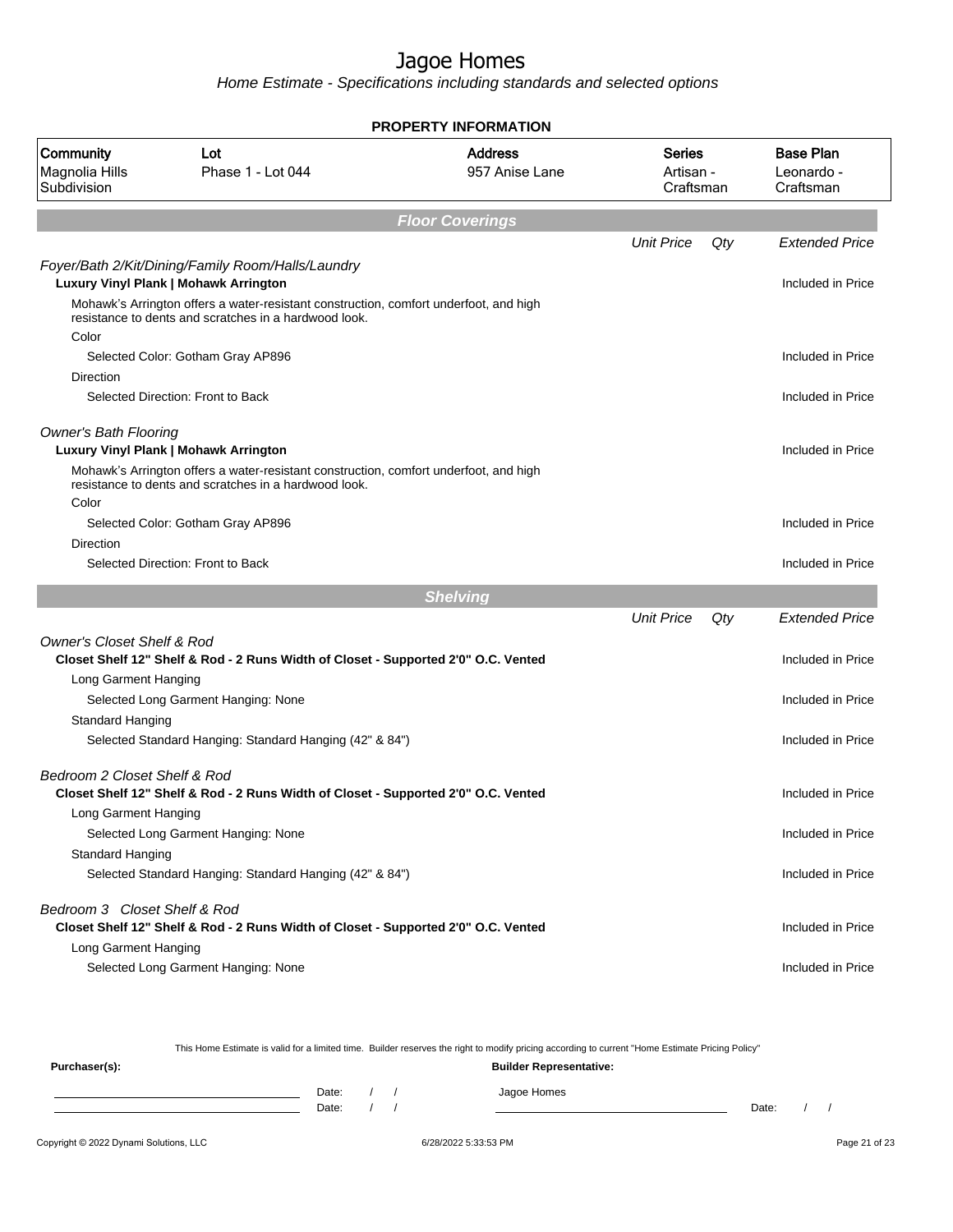|                                                                                                      |                                                         | <b>PROPERTY INFORMATION</b>      |                                         |     |                                             |
|------------------------------------------------------------------------------------------------------|---------------------------------------------------------|----------------------------------|-----------------------------------------|-----|---------------------------------------------|
| Community<br>Magnolia Hills<br>Subdivision                                                           | Lot<br>Phase 1 - Lot 044                                | <b>Address</b><br>957 Anise Lane | <b>Series</b><br>Artisan -<br>Craftsman |     | <b>Base Plan</b><br>Leonardo -<br>Craftsman |
|                                                                                                      |                                                         | <b>Shelving</b>                  |                                         |     |                                             |
| Bedroom 3 Closet Shelf & Rod                                                                         |                                                         |                                  | <b>Unit Price</b>                       | Qty | <b>Extended Price</b>                       |
| <b>Standard Hanging</b>                                                                              | Selected Standard Hanging: Standard Hanging (42" & 84") |                                  |                                         |     | Included in Price                           |
| <b>Entire Home Storage Shelf</b>                                                                     | Storage Shelf 12" and 16" deep- Vented (per plan)       |                                  |                                         |     | Included in Price                           |
|                                                                                                      |                                                         | <b>Foundations</b>               |                                         |     |                                             |
|                                                                                                      |                                                         |                                  | <b>Unit Price</b>                       | Qty | <b>Extended Price</b>                       |
| <b>Entire Home Footing Size</b><br>19" Wide x 8" Deep, 3000 psi,                                     |                                                         |                                  |                                         |     | \$0.00                                      |
|                                                                                                      |                                                         | <b>Framing</b>                   |                                         |     |                                             |
|                                                                                                      |                                                         |                                  | <b>Unit Price</b>                       | Qty | <b>Extended Price</b>                       |
| Entire Home 2 x 4 Wall Studs<br>Studs 2 x 4 @ 16" oc, SPF Grade                                      |                                                         |                                  |                                         |     | Included in Price                           |
| Entire Home 2 x 6 Wall Studs                                                                         | Studs 2 x 6 @ 24" oc, SPF Grade (Per Plan)              |                                  |                                         |     | Included in Price                           |
| <b>Entire Home Exterior Wall Sheathing</b>                                                           | Exterior Wall Sheathing (7/16" OSB &/or 1/2" Styrofoam) |                                  |                                         |     | Included in Price                           |
| Entire Home Exterior Wall House Wrap<br><b>Exterior Wall Covering House Wrap</b>                     |                                                         |                                  |                                         |     | Included in Price                           |
| <b>Entire Home Foundation Plates</b>                                                                 | Foundation Plates treated yellow pine                   |                                  |                                         |     | Included in Price                           |
| Main Level Ceiling Heights<br>Interior Flat Ceiling Height 9'0"<br>Certain ceiling heights may vary. |                                                         |                                  |                                         |     | Included in Price                           |
| Per Plan Roof Trusses<br><b>Roof Trusses</b>                                                         |                                                         |                                  |                                         |     | Included in Price                           |
| <b>Roof Sheathing</b><br>Roof Sheathing 7/16" OSB                                                    |                                                         |                                  |                                         |     | Included in Price                           |

|               |                                |       |  |  | This Home Estimate is valid for a limited time. Builder reserves the right to modify pricing according to current "Home Estimate Pricing Policy" |       |  |  |
|---------------|--------------------------------|-------|--|--|--------------------------------------------------------------------------------------------------------------------------------------------------|-------|--|--|
| Purchaser(s): | <b>Builder Representative:</b> |       |  |  |                                                                                                                                                  |       |  |  |
|               |                                | Date: |  |  | Jagoe Homes                                                                                                                                      |       |  |  |
|               |                                | Date: |  |  |                                                                                                                                                  | Date: |  |  |
|               |                                |       |  |  |                                                                                                                                                  |       |  |  |